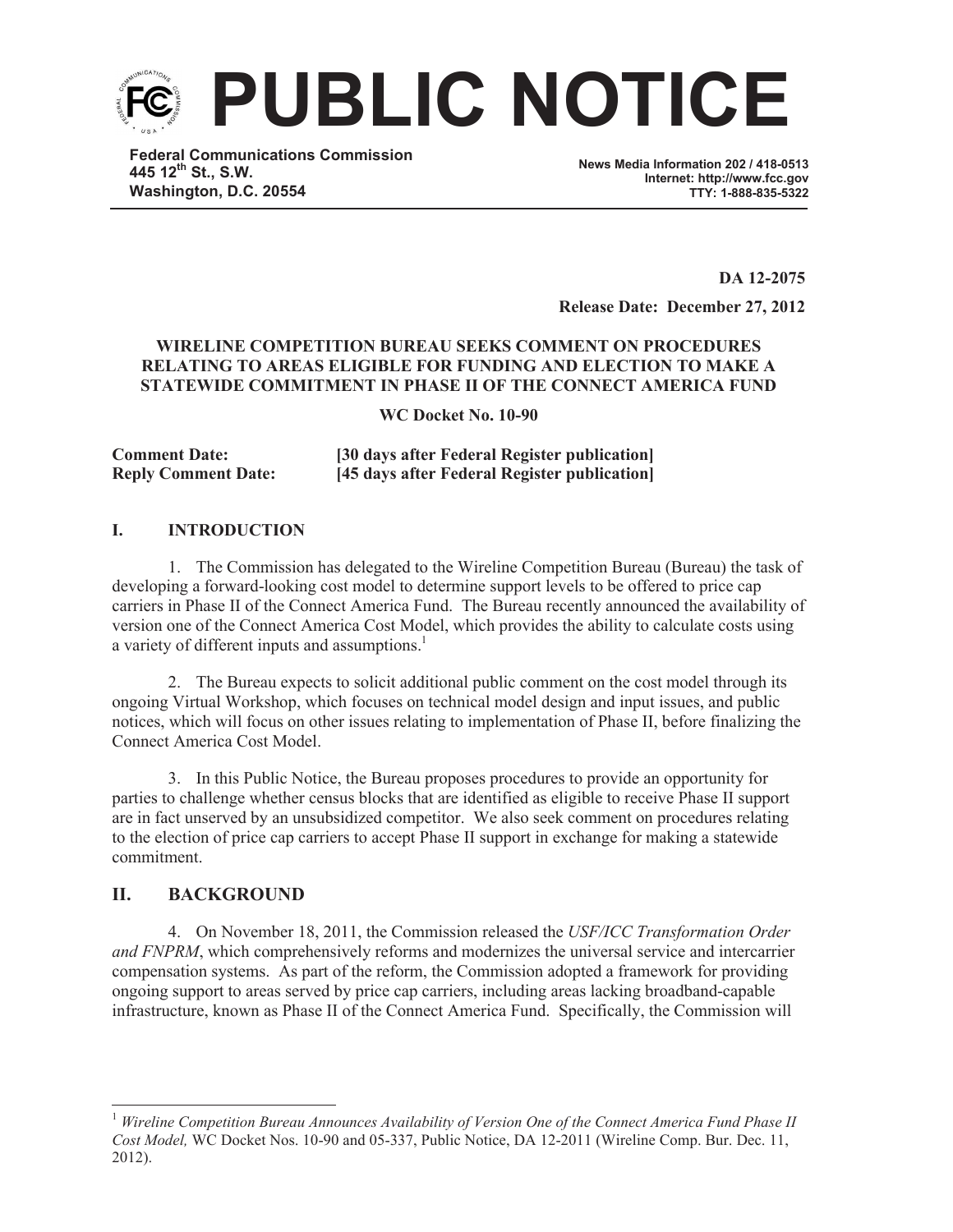provide ongoing support to these areas for a five-year period through "a combination of a forwardlooking cost model and competitive bidding."<sup>2</sup>

5. Since then, the Bureau released the *Request for Models Public Notice*, inviting interested parties to submit proposed cost models.<sup>3</sup> In response, parties submitted two separate models into the record.<sup>4</sup> In June 2012, the Bureau sought comment on these models as well as "on a number of threshold decisions regarding the design of and data inputs to the forward-looking cost model."<sup>5</sup>

6. The Bureau hosted an in-person workshop in September 2012 to discuss the design and mechanics of the cost models in the record and commenced a virtual workshop in October, soliciting input on a variety of topics related to the development and adoption of the cost model.<sup>6</sup> On December 10, 2012, the Bureau sought comment on whether additional functionalities should be added to the Connect America Cost Model platform.<sup>7</sup> We will provide additional opportunity for public comment on the model inputs prior to adopting the final Connect America Cost Model.

7. The Commission has implemented or is seeking comment on potential processes to determine areas eligible for support in other, related proceedings. In particular, earlier this year the Wireless Telecommunications Bureau provided an opportunity for public input before finalizing the

<sup>5</sup> *Wireline Competition Bureau Seeks Comment on Model Design and Data Inputs for Phase II of the Connect America Fund*, WC Docket Nos. 10-90 and 05-337, Public Notice, 27 FCC Rcd 6147 (Wireline Comp. Bur. 2012).

<sup>6</sup> *Wireline Competition Bureau Announces Connect America Phase II Cost Model Workshop*, WC Docket Nos. 10-90 and 05-337, Public Notice, 27 FCC Rcd. 9882 (Wireline Comp. Bur. 2012); *Wireline Competition Bureau Announces Commencement of Connect America Phase II Cost Model Virtual Workshop*, WC Docket Nos. 10-90 and 05-337, Public Notice, 27 FCC Rcd 11977 (Wireline Comp. Bur. 2012).

<sup>7</sup> *Wireline Competition Bureau Announces Availability of Version One of the Connect America Fund Phase II Cost Model*; *see also* http://www.fcc.gov/blog/connect-america-cost-model-platform.

<sup>&</sup>lt;sup>2</sup> See Connect America Fund, WC Docket No. 10-90, et al., Report and Order and Further Notice of Proposed Rulemaking, 26 FCC Rcd 17663, 17673, para. 23 (2011) (*USF/ICC Transformation Order or Order*), *pets. for review pending sub nom*. *In re: FCC 11-161*, No. 11-9900 (10th Cir. filed Dec. 8, 2011).

<sup>3</sup> *Request for Connect America Fund Cost Models*, Public Notice, WC Docket Nos. 10-90 and 05-337, 26 FCC Rcd 16836 (Wireline Comp. Bur. 2011) (*Request for Models PN*).

<sup>4</sup> Letter from Jonathan Banks, USTelecom, to Marlene H. Dortch, Federal Communications Commission, filed Feb. 13, 2012 (attaching updated documentation of CQBAT model) (CQBAT letter). This submission updated the ABC Coalition's prior proposal for a forward-looking model, which had been submitted prior to the release of the *USF/ICC Transformation Order*. Letter from Robert W. Quinn, Jr., AT&T, Steve Davis, CenturyLink, Michael T. Skrivan, FairPoint, Kathleen Q. Abernathy, Frontier, Kathleen Grillo, Verizon, and Michael D. Rhoda, Windstream, to Marlene H. Dortch, Secretary, FCC, WC Docket No. 10-90 et al., Attach. 1 at 13 (filed July 29, 2011) (ABC Plan). The ABC Coalition model was submitted pursuant to a protective order adopted by the Bureau. *See Connect America Fund*, *High-Cost Universal Service Support*, WC Docket Nos. 10-90 and 05-337, Second Supplemental Protective Order, 27 FCC Rcd 1503 (2012). Alaska Communications Systems Group, Inc. also submitted a model that estimates the cost of serving Alaska only. *See* Comments of Alaska Communications Systems Group, Inc., WC Docket Nos. 10-90 and 05-337 (filed Feb. 1, 2012). This model was submitted pursuant to a protective order adopted by the Bureau. *Connect America Fund, High-Cost Universal Service Support*, WC Docket Nos. 10-90 and 05-337, Second Protective Order, 27 FCC Rcd 1494, 1494 n.2 (Wireline Comp. Bur. 2012).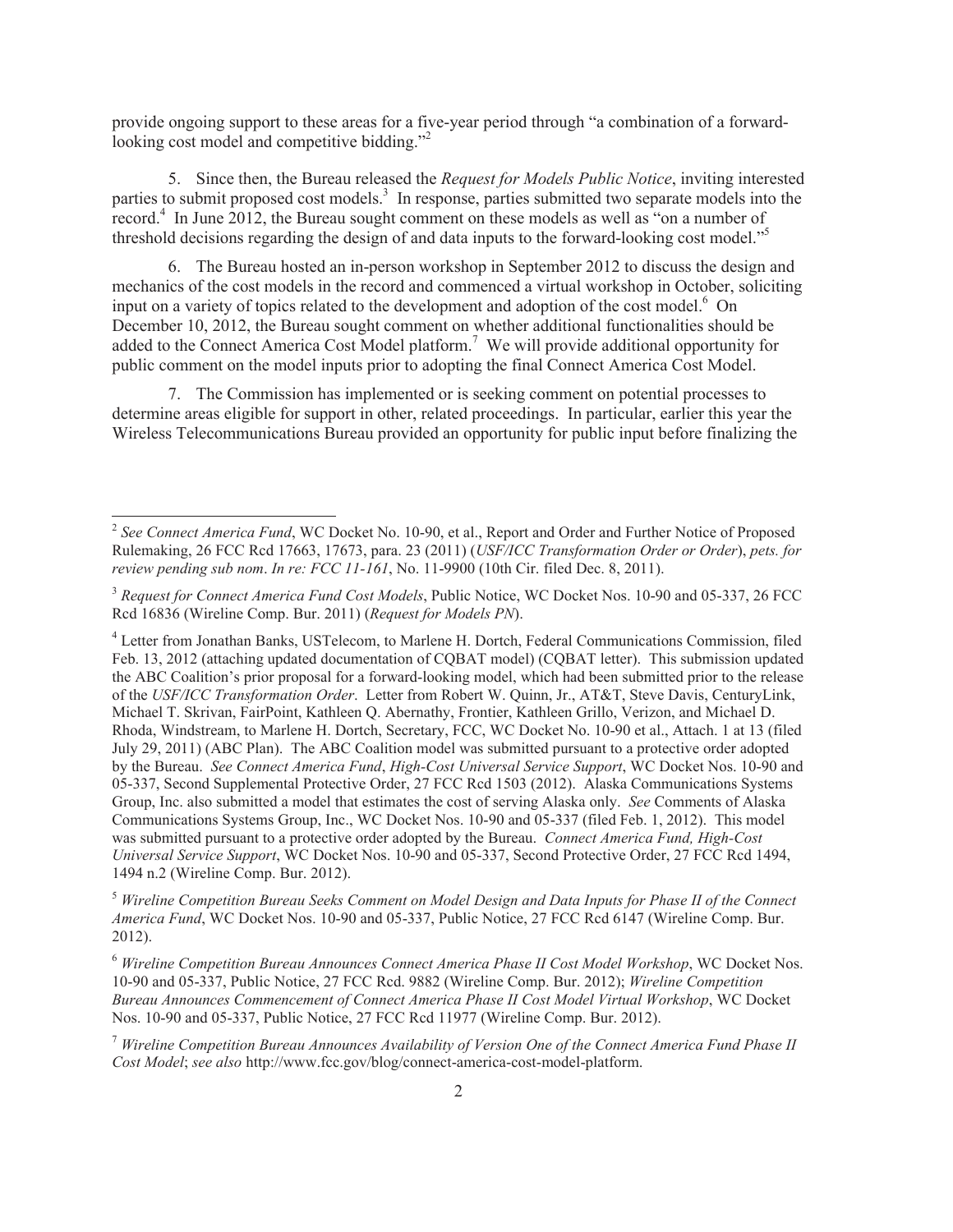list of eligible census blocks in the Mobility Fund Phase I auction proceeding.<sup>8</sup> The Commission also recently sought comment on a challenge process for potential future rounds of Connect America Fund Phase I<sup>9</sup>

# **III. DISCUSSION**

## **A. Procedures for Challenging Whether an Area is Served by an Unsubsidized Competitor**

8. The Commission directed the Bureau, after the cost model is adopted, to "publish a list of all eligible census blocks" (specifically, those census blocks in price cap territories below the extremely high-cost threshold but above the funding threshold) and provide an opportunity for parties to "challenge the determination of whether or not areas are unserved by an unsubsidized competitor."<sup>10</sup> We propose to utilize the following procedures to allow interested parties to make such challenges when we adopt a final model and seek comment on these proposed procedures.

9. The Commission concluded that "it would be appropriate to exclude any area served by an unsubsidized competitor," and it delegated to the Bureau "the task of implementing the specific requirements of this rule." <sup>11</sup> Consistent with the directive in the *USF/ICC Transformation Order*, we propose to publish a list of eligible census blocks classified by the cost model as unserved by an unsubsidized competitor offering service that meets the broadband performance obligations for Phase II. For purposes of this determination, the Commission has defined an unsubsidized competitor as one that is offering terrestrial fixed broadband with an advertised speed of 4 Mbps downstream and 1 Mbps upstream.<sup>12</sup> Consistent with the approach adopted by the Commission for Connect America Phase I, we propose to use 3 Mbps downstream and 768 kbps upstream as a proxy for 4 Mbps downstream and 1 Mbps upstream in developing this initial list because that information is readily available from other data sources.<sup>13</sup> Likewise, for administrative simplicity, we propose

<sup>10</sup> *USF/ICC Transformation Order*, 26 FCC Rcd at 17701, 17729, paras. 103, 170.

<sup>11</sup> *Id.* at 17729, para. 171. The Commission noted that the model scenarios submitted by the ABC Plan proponents excluded areas already served by a cable company offering broadband. It also acknowledged that other commenters suggested that areas with reliable 4G wireless service and areas that received American Recovery and Reinvestment Act stimulus funding from RUS or NTIA to build broadband facilities could be excluded.

 $12$  *Id.* at 17701, para. 103. There are currently petitions for reconsideration pending regarding the definition of unsubsidized competitor. *See, e.g.*, Petition for Partial Reconsideration of the Wireless Internet Service Providers, WC Docket No. 10-90 et al. (filed Dec. 29, 2011); NTCH Petition for Reconsideration, WC Docket No. 10-90 et al. (filed Dec. 29, 2011). This Public Notice does not prejudge the disposition of those petitions.

<sup>&</sup>lt;sup>8</sup> See Mobility Phase I Auction Scheduled for September 27, 2012 Notice and Filing Requirements and Other *Procedures for Auction 901*, AU Docket No. 12-25, Public Notice, 27 FCC Rcd 4725 (Wireless Tel. Bur., Wireline Comp. Bur. 2012).

<sup>&</sup>lt;sup>9</sup> See Connect America Fund, WC Docket No. 10-90, Further Notice of Proposed Rulemaking, 27 FCC Rcd 14566 (2012); *see also Wireline Competition Bureau Seeks Comment on Areas Shown as Unserved on the National Broadband Map for Connect America Phase I Incremental Support*, WC Docket No. 10-90, Public Notice, DA 12-1961 (Wireline Comp. Bur. Dec. 5, 2012) (*Phase I Challenge Process PN)*.

<sup>&</sup>lt;sup>13</sup> This is consistent with the Commission's prior approach in the *USF/ICC Transformation Order*, which recognized that data on broadband availability at 3 Mbps/768 kbps collected for the National Broadband Map and through the Commission's Form 477 process is an acceptable proxy for determining whether an area is served by 4 Mbps/1 Mbps. *See USF/ICC Transformation Order*, 26 FCC Rcd at 17701, para. 103 n.168.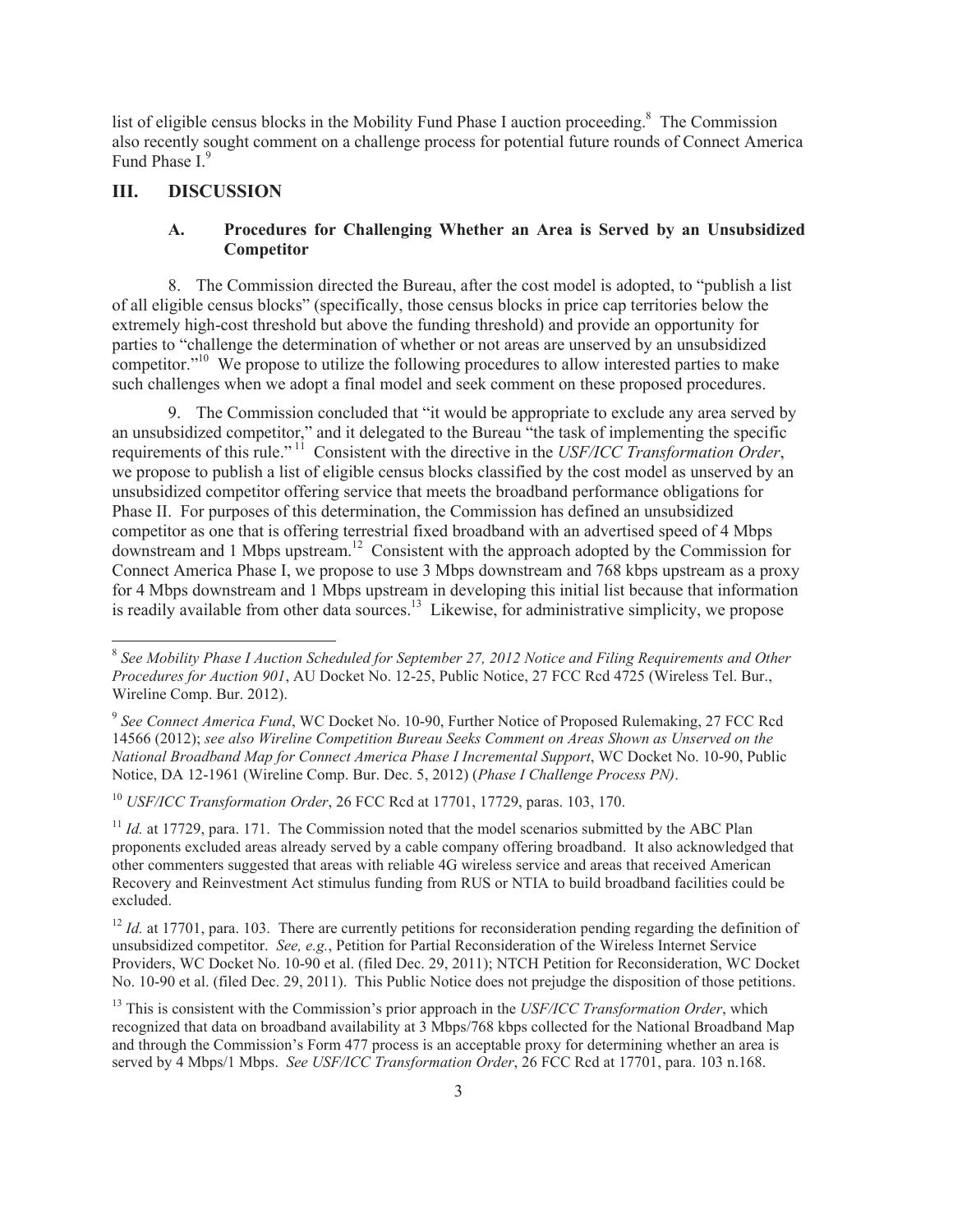that to the extent a party is challenging the classification of a particular census block, it may present evidence demonstrating the block in question is served by service providing 3 Mbps downstream and 768 kbps upstream.

10. We expect the final Connect America Cost Model we adopt will use the National Broadband Map reflecting State Broadband Initiative (SBI) data as of June 2012, potentially supplemented with other data sources.<sup>14</sup> Once we publish the relevant list of unserved census blocks with costs between the extremely high-cost threshold and the funding threshold shown in the model, we propose that interested parties would then have an opportunity to challenge that list. Specifically, challengers would submit revisions and other potential corrections to the list of eligible census blocks where coverage by unsubsidized competitors is either overstated (i.e., census blocks are listed as served where they are in fact unserved) or understated (i.e., census blocks are listed as unserved when they are in fact served). We propose that parties contending the Bureau's original classification as served or unserved is accurate would have an opportunity to submit evidence to rebut the challenge.

11. Commenters seeking to challenge the eligibility of a particular area for funding would be required to list specific census blocks that are inaccurately classified as served or unserved by an unsubsidized competitor, along with a brief statement and supporting evidence demonstrating that those census blocks are inaccurately reported. We propose not to process any challenge that lacks some evidentiary showing regarding the census block in question; a challenge that merely asserts the area is or is not served would not be sufficient. Challenges to a census block's eligibility may be based on any or all of the Commission's broadband performance metrics – speed, latency, and/or capacity (i.e., minimum usage allowance).<sup>15</sup> Challenges may also be based on non-performance metrics that affect the availability of broadband in a census block. For example, if the provider of broadband in that census block only offers service to business customers and not residential customers, the status of that block as served may be challenged.

12. Consistent with our proposal above, we propose that to be deemed served, a census block must have access to broadband with speeds of at least 3 Mbps downstream and 768 kbps upstream.<sup>16</sup> Proposed examples of potential types of probative evidence regarding the availability of broadband service meeting the speed requirements established by the Commission include, but are not limited to, more recent SBI data than that used in version of the model adopted by the Bureau; maps or printouts of websites indicating coverage for a particular area accompanied by an officer

<sup>&</sup>lt;sup>14</sup> Other data could include information provided in response to the public notice seeking updates for a potential future round of Phase I. *See Phase I Challenge Process PN*.

<sup>&</sup>lt;sup>15</sup> We note that an unsubsidized competitor not only must meet the Commission's broadband speed requirements but also must meet defined capacity and latency requirements. Phase II support is excluded for "areas where an unsubsidized competitor offers broadband service *that meets the broadband performance requirements* . . . ." *USF/ICC Transformation Order*, 26 FCC Rcd at 17729, para. 170 (emphasis added). The broadband performance requirements are listed in Section VI.B of the *USF/ICC Transformation Order* and include speed, latency, and capacity. *See id.* at 17696-99, paras. 92-100. Thus, to demonstrate that a census block marked as unserved is in fact served, a challenger would need to show *all* three performance metrics were met – speed, latency, *and* capacity. However, to demonstrate that a census block is unserved, a challenger need only show that *any* of the three is not met – speed, latency, *or* capacity.

<sup>16</sup> As discussed above, 3 Mbps/768 kbps is used as a proxy for 4 Mbps/1 Mbps. *See supra para.* 9. *See also USF/ICC Transformation Order*, 26 FCC Rcd at 17701, para. 103 n.168.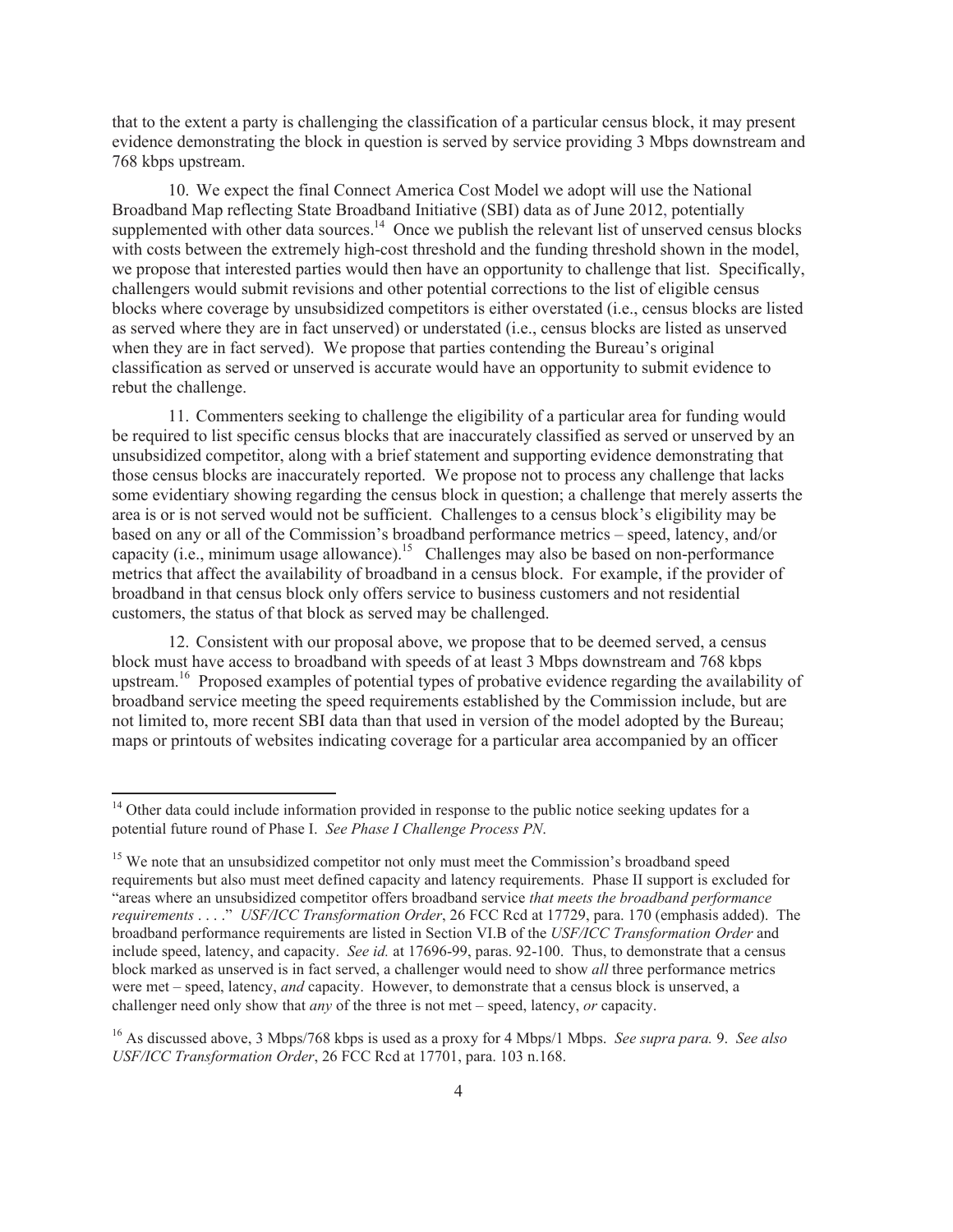certification that such materials reflect current conditions;<sup>17</sup> printouts of billing information for customers within the particular census block, with identifying customer information appropriately masked; engineering analyses or drive tests; explanations of methodologies for determining coverage; and certifications by one or more individuals as to the veracity of the material provided.<sup>18</sup> What other information regarding the speed of alleged service offerings would be readily available to potential challengers or parties seeking to maintain the classification of an area as shown on the National Broadband Map?

13. The Commission specified in the *USF/ICC Transformation Order* that latency should be sufficiently low as to enable real-time applications, such as Voice over Internet Protocol (VoIP).<sup>19</sup> Proposed examples of potential types of probative evidence regarding latency include, but are not limited to, documentation that a provider is actually offering voice service to customers in the relevant area, such as a printout of a website showing voice service availability at a particular address in the census block accompanied by an officer certification, or a sworn declaration from one or more customers within the census block that they subscribe to voice from that provider. What other information regarding the latency of alleged service offerings would be readily available to potential challengers or parties seeking to maintain the classification of an area as shown on the National Broadband Map?

14. The Commission delegated to the Wireline Competition Bureau and Wireless Telecommunications Bureau the task of adopting capacity or "minimum usage allowance" requirements for recipients of Phase II support.<sup>20</sup> Proposed examples of potential types of probative evidence regarding minimum usage include, but are not limited to, a printout of a website showing market offerings meeting the minimum usage requirement accompanied by an officer certification, or a sworn declaration from one or more customers within the census block that they subscribe to a service offering meeting the minimum usage allowance requirement. What other information regarding the capacity of alleged service offerings would be readily available to potential challengers or parties seeking to maintain the classification of an area as shown on the National Broadband Map? Should we require one or more of these evidentiary showings for a challenge to be deemed complete as filed?

15. We propose that all certifications regarding evidence supporting or opposing a challenge be signed by an individual with relevant knowledge (such as officer of the company making or opposing the challenge, or a representative of the state mapping agency) certifying that the information presented is accurate to the best of his or her knowledge.

16. To assist in the development of a more complete record, we also seek comment on how to ensure that potentially interested parties are aware of the opportunity for public input. For instance, should a purported unsubsidized competitor challenging the classification of a block as unserved (and therefore eligible for funding) be required to serve a copy of its challenge on the price cap carrier? If a price cap carrier believes a particular census block should be on the list of blocks

<sup>&</sup>lt;sup>17</sup> Such a situation could occur, for instance, if an unsubsidized competitor completed deployment to a particular census block after the last collection of SBI data. The officer of the unsubsidized competitor would certify that service is now available in the block shown on the map or website printout.

<sup>18</sup> *See, e.g., Mobility Phase I Auction Scheduled for September 27, 2012 Notice and Filing Requirements and Other Procedures for Auction 90*1, 27 FCC Rcd at 4734-35, para. 20.

<sup>19</sup> *USF/ICC Transformation Order*, 26 FCC Rcd at 17698, para. 96.

<sup>20</sup> *Id.* at 17799, para. 99.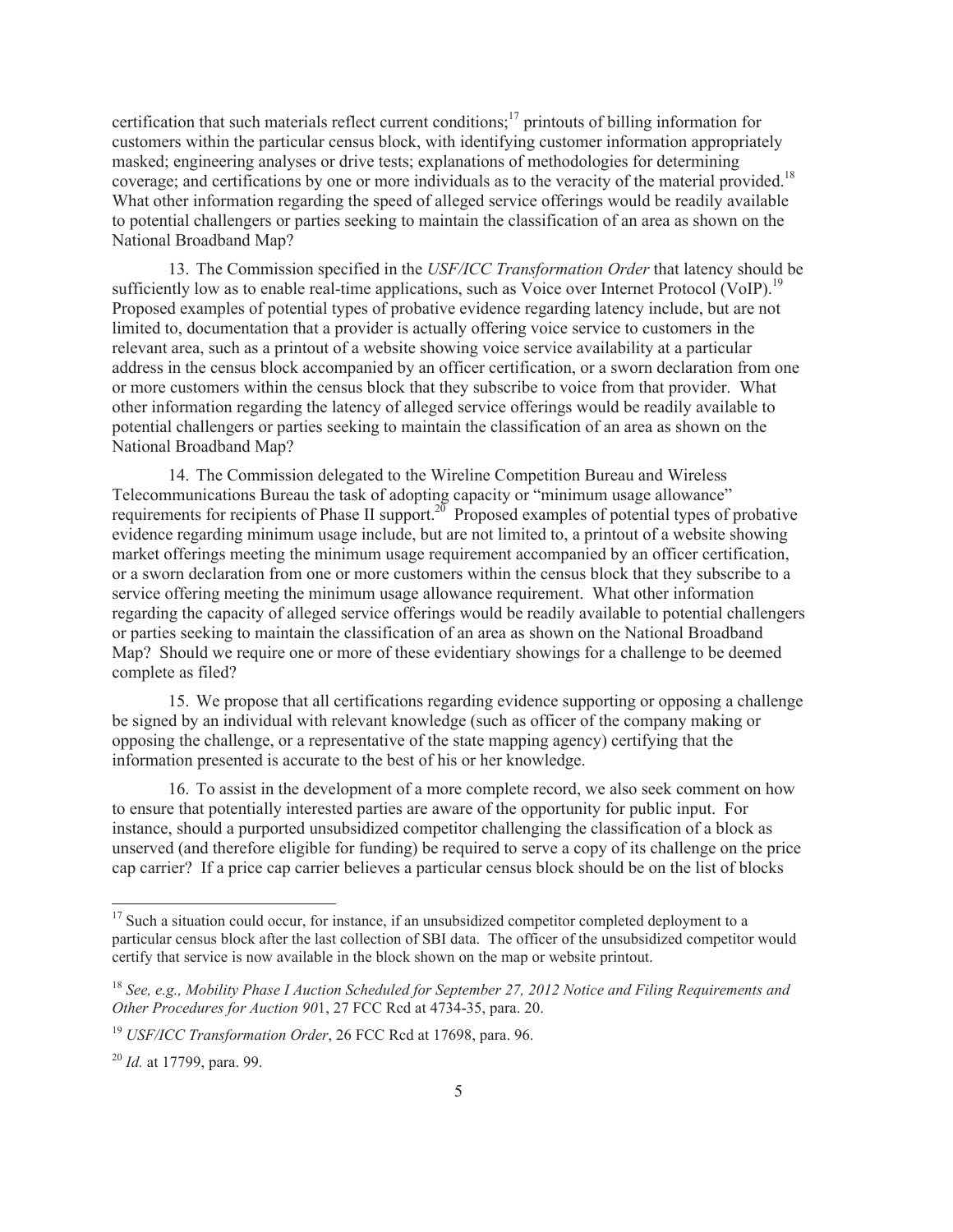eligible for funding (because it is not served), should it be required to serve a copy of its challenge by overnight delivery on any entity shown as serving the block on the National Broadband Map?

17. We intend to conduct this challenge process in an expeditious fashion. We propose that after the release of the list of census blocks, parties would have 45 days to file challenges to the list. Parties wishing to rebut such challenges would have an additional 20 days to submit evidence supporting their contentions. We seek comment on whether this proposed time frame adequately serves our goal of providing a meaningful opportunity for challenge, while concluding this challenge process in a reasonable timeframe. We propose that all evidence regarding the status of a particular census block must be filed within this timeframe; any evidence filed after these dates will be deemed untimely. Strict adherence to these deadlines is necessary to provide an adequate opportunity for the party that contends the classification as served or unserved is accurate to respond to all evidence submitted by the challenger within the reply comment timeframe, and in order for this administrative process to be completed expeditiously.

18. At the close of the challenge timeframe, we propose that where the Bureau finds that it is more likely than not that a census block is inaccurately classified as served or unserved, we would modify the classification of that census block for purposes of finalizing the census blocks that will be eligible for a price cap carrier statewide commitment under the Connect America Phase II program. In the event that both the challenger and the opponent provide credible evidence regarding the status of a particular block, we propose that the default determination will be however the block is classified on the National Broadband Map at the time the challenge is resolved. We recognize the practical difficulties that may ensue in situations where one party says service exists and the other party says service does not exist. Because it may be difficult and expensive for the party contending that service does not exist to prove a negative, we propose that the most expedient solution in such situations is to rely upon the most current available map data.

19. We propose that, in making its determinations, the Bureau would consider whether the challenger took steps to bring the alleged errors in the National Broadband Map to the attention of the relevant state mapping authority and the outcome of any such efforts. It is possible that the December 2012 SBI data may become available shortly before or after the forward looking cost model is adopted, and therefore challengers may wish to present evidence of the more recent classification on the National Broadband Map in their challenges. If December 2012 SBI data is available at the time the Bureau resolves these challenges, we propose to rely upon the December 2012 classification.

20. While the Bureau will rely on updates to the available SBI data, we propose to focus on evidence regarding current broadband availability at the time we resolve the challenge, and not on announced market expansion plans that may occur at some future date.<sup>21</sup> We note that announced deployment plans may change for business and other reasons, and if we were to exclude a census block area based on announced plans to extend service to that block, that could provide an opportunity for potential competitors to engage in strategic behavior to eliminate support for a particular census block, without an assurance that the competitor will actually serve the block at a future date.

<sup>&</sup>lt;sup>21</sup> We note that under the requirements for the collection of SBI data, broadband service is deemed "'available' to an end user at an address if a broadband service provider does, or could, within a typical service interval (7 to 10 business days) without an extraordinary commitment of resources" provision service at the requisite speed. Broadband Data Improvement Act Notice of Funds Available, 74 Fed. Reg. 32545, 32548 (July 8, 2009).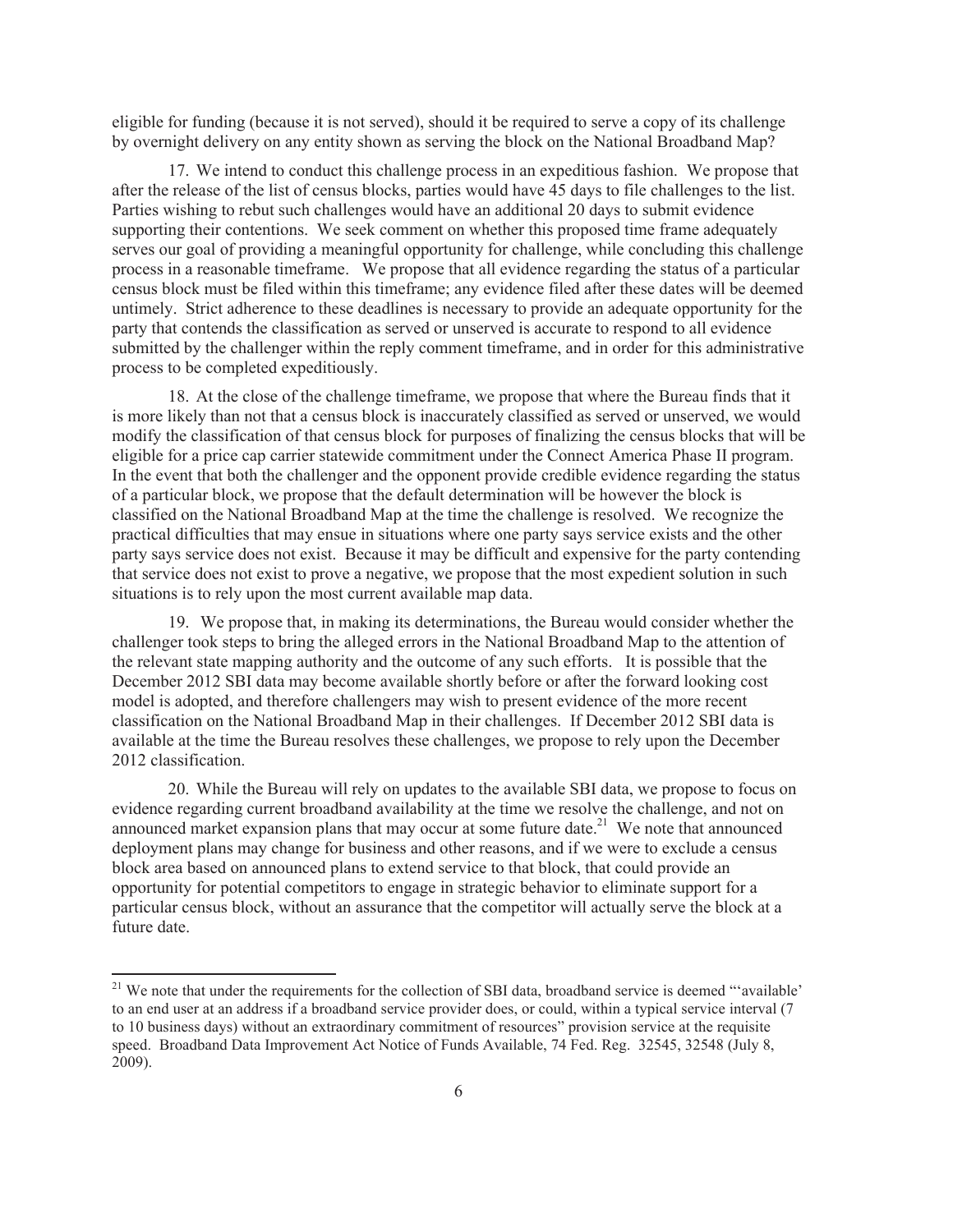21. We also propose that the Bureau only include on the preliminary list of blocks eligible for funding those census blocks that are completely unserved. We further propose to treat partially served census blocks as served and therefore not eligible for funding in Phase II. We anticipate that entertaining challenges with respect to potentially many thousands of individual census blocks could be a significant undertaking by itself, and we are concerned that the administrative burden of permitting challenges at the sub-census block level would outweigh the potential benefits. We therefore propose to conduct the challenge process at the census block level. To the extent commenters believe that we should entertain sub-census block challenges, they should describe with specificity how their proposed process would work, and in particular how we would ensure compliance with build out requirements in partially served census blocks.

22. We seek comment on all these proposals and on any alternatives. If commenters believe different procedures would better serve the Commission's goal of targeting support to areas without unsubsidized competitors, they should provide a detailed description of their preferred alternative. We welcome suggested alternatives that minimize the impact of these proposals on small businesses, as well as comments regarding the cost and benefits of implementing these proposals.

## **B. Procedures for Implementing the Price Cap Carrier Election to Make a Statewide Commitment**

23. We propose that after reviewing any public comment, the Bureau will publish a revised list of census blocks and a revised list of support amounts associated with each eligible area that will be offered to price cap carriers. We seek comment on whether the election period should be 90 days from the date of release of the finalized list, which would be the same as the time period provided to price cap carriers for electing to accept incremental support for Connect America Phase I. In the alternative, should the time period for price cap carriers to elect to make a statewide commitment in Phase II be longer, such as 120 days, due to the complexity of the decisions individual carriers will need to make? We also seek comment on requiring the submissions either electing or declining support to be submitted on a confidential basis prior to the deadline for election. Should carriers be allowed or required to make confidential submissions? In the event that such submissions were afforded confidentiality, we propose that the Bureau would announce all statewide elections on a single date shortly after the close of the election period.

24. We propose that a carrier electing to accept the statewide commitment would submit a letter, signed by an officer of the company, by the deadline specifying that it agrees to meet the Commission's requirements in exchange for receiving support in amounts set forth in the final Bureau public notice. To the extent a letter of credit or other form of security is required to ensure compliance with these obligations, we propose to require its submission within ten days of exercising the statewide commitment.

25. We seek comment on what information carriers should be required to submit along with their acceptance notices. Should such carriers be required to specify the technology or combination of technologies they intend to deploy in a particular state, at the wire center or census block level? Should carriers also be required to provide information such as geocoded latitude and longitude location information, along with census block and wire center information, for the specific locations where they intend to provide service meeting the 6 Mbps downstream/1.5 Mbps upstream requirement, as determined by the Bureau? Should carriers be required at the time of acceptance to submit a preliminary plan showing the census blocks and/or wire centers, and associated number of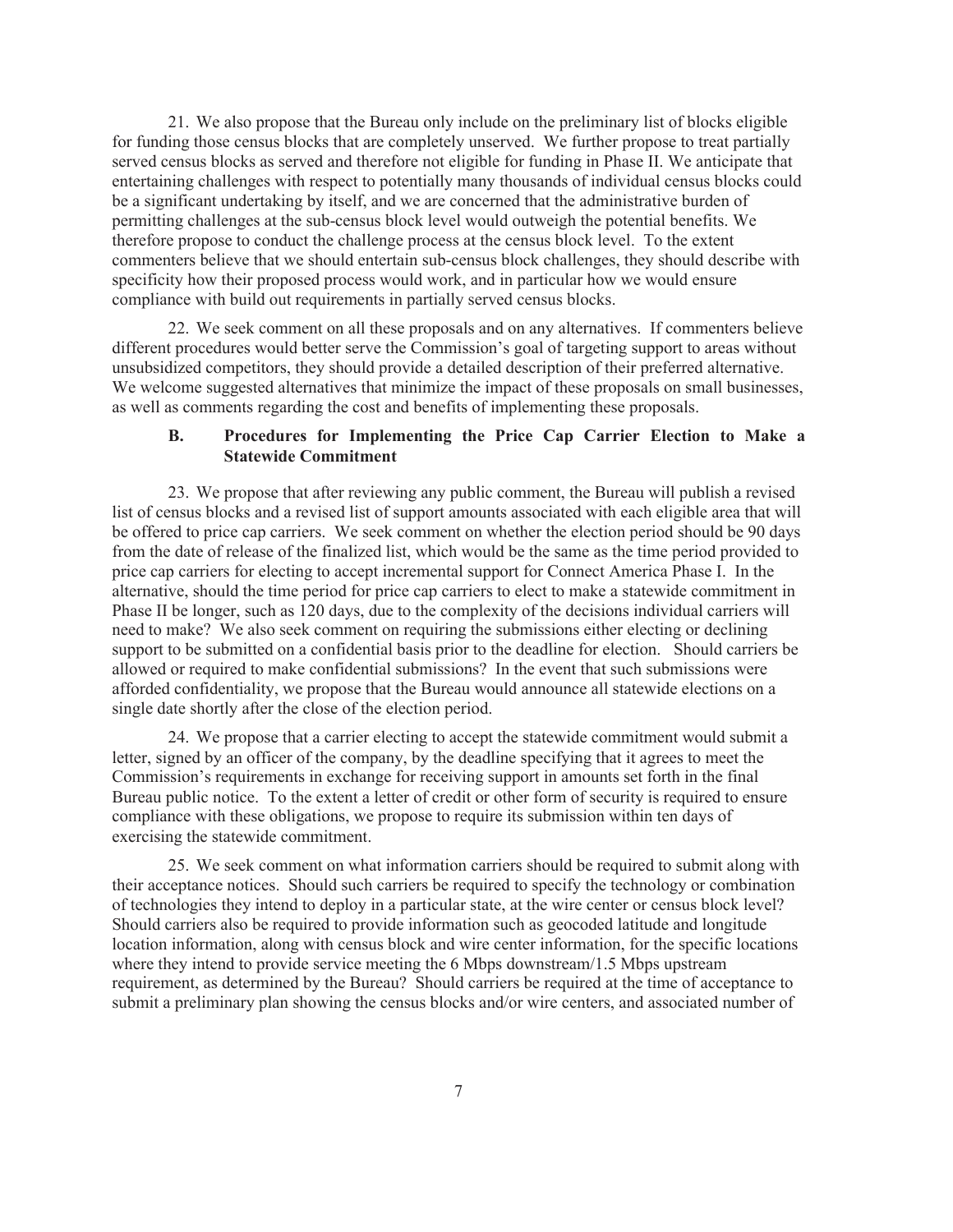locations, where they anticipate meeting the third year 85 percent build-out milestone?<sup>22</sup> What other information should be required in the initial acceptance notices in order to ensure the Commission has the tools it needs to monitor compliance with performance obligations? Should the Commission afford confidential treatment to any of the information required to be submitted after the Bureau announces the acceptance by carriers of funding on a statewide level?

26. We propose that a carrier declining to accept a statewide commitment in a particular state would file a letter by the deadline specifying that it is declining funding. Alternatively, a carrier failing to file a letter by the deadline could be deemed as having declined funding.

27. We seek comment on all these proposals and on any alternatives. To the extent commenters believe that other procedures would better serve the Commission's goals, they should provide a detailed description of their proposal for the statewide commitment process. We welcome suggested alternatives that minimize the impact of these proposals on small businesses, as well as comments regarding the cost and benefits of implementing these proposals.

### **IV. PROCEDURAL MATTERS**

#### **Initial Regulatory Flexibility Act Analysis**

28. As required by the Regulatory Flexibility Act of 1980 (RFA), $^{23}$  the Commission has prepared an Initial Regulatory Flexibility Analysis (IRFA) relating to this Public Notice. The IRFA is attached to this Public Notice as an appendix. Written public comments are requested on the IRFA. Comments must be identified as responses to the IRFA and must be filed by the deadlines for comments provided at the beginning of this Public Notice. The Commission will send a copy of the Public Notice, including this IRFA, to the Chief Counsel for Advocacy of the Small Business Administration  $(SBA)$ .<sup>24</sup>

#### **Initial Paperwork Reduction Act of 1995 Analysis**

29. This document contains proposed modified information collection requirements. The Commission, as part of its continuing effort to reduce paperwork burdens, invites the general public and the Office of Management and Budget (OMB) to comment on the information collection requirements contained in this document, as required by the Paperwork Reduction Act of 1995, Public Law 104-13. In addition, pursuant to the Small Business Paperwork Relief Act of 2002, Public Law 107-198, see 44 U.S.C.  $3506(c)(4)$ , we seek specific comment on how we might further reduce the information collection burden for small business concerns with fewer than 25 employees.

 $22$  Carriers must deploy to all locations within five years – at the three year mark, they must have deployed to 85 percent of locations. *USF/ICC Transformation Order*, 26 FCC Rcd at 17726-27, paras. 160-63.

<sup>23</sup> *See* 5 U.S.C. § 603. The RFA, *see* 5 U.S.C. § 601 *et. seq.*, has been amended by the Small Business Regulatory Enforcement Fairness Act of 1996 (SBREFA), Pub. L. No. 104-121, Title II, 110 Stat. 847 (1996). The SBREFA was enacted as Title II of the Contract with America Advancement Act of 1996 (CWAAA).

<sup>&</sup>lt;sup>24</sup> See 5 U.S.C. § 603(a). In addition, the Public Notice and IRFA (or summaries thereof) will be published in the Federal Register. *Id*.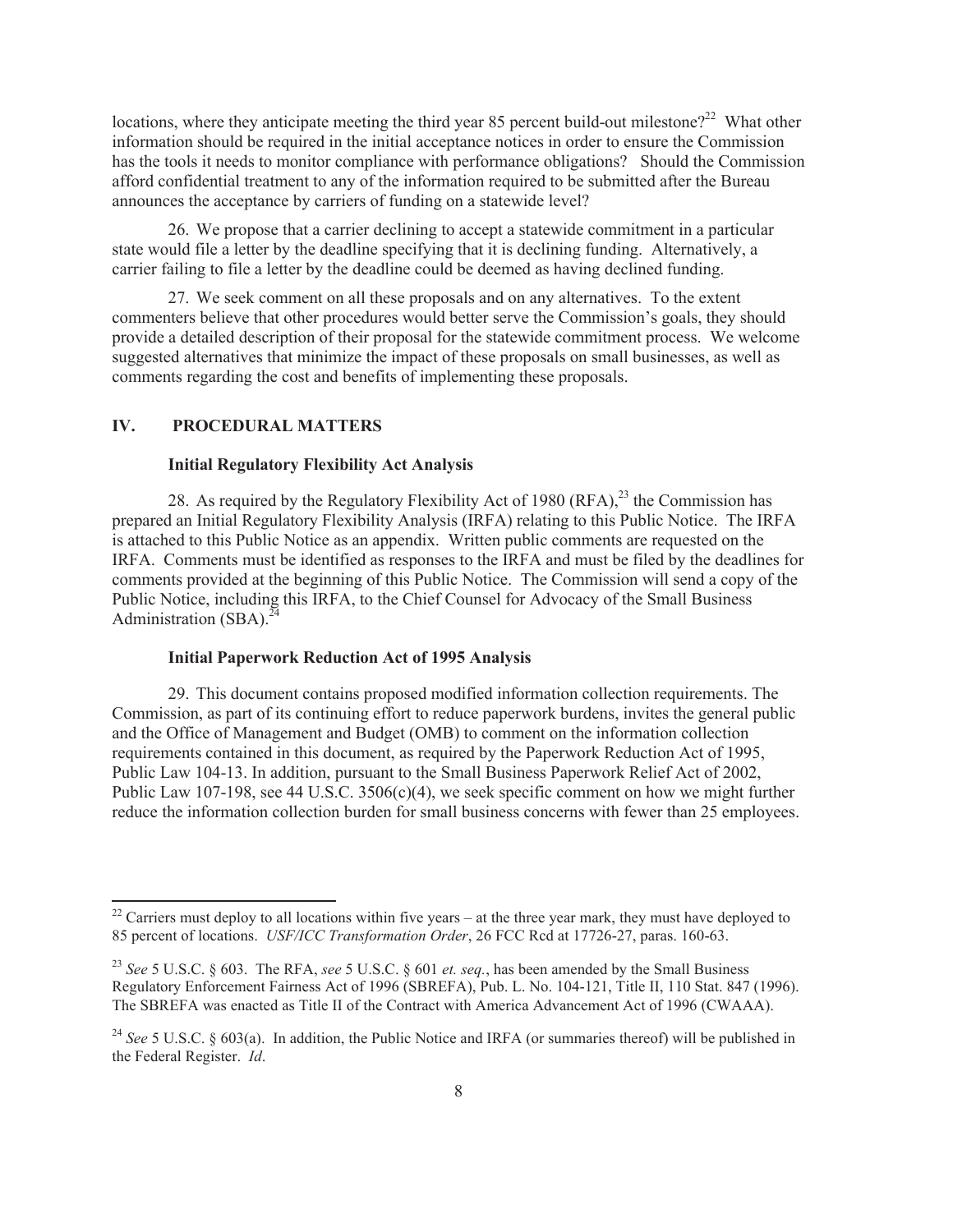#### **Ex Parte Presentations**

30. Permit-But-Disclose. The proceeding this Public Notice initiates shall be treated as a "permit-but-disclose" proceeding in accordance with the Commission's *ex parte* rules.<sup>25</sup> Persons making *ex parte* presentations must file a copy of any written presentation or a memorandum summarizing any oral presentation within two business days after the presentation (unless a different deadline applicable to the Sunshine period applies). Persons making oral *ex parte* presentations are reminded that memoranda summarizing the presentation must (1) list all persons attending or otherwise participating in the meeting at which the *ex parte* presentation was made, and (2) summarize all data presented and arguments made during the presentation. If the presentation consisted in whole or in part of the presentation of data or arguments already reflected in the presenter's written comments, memoranda or other filings in the proceeding, the presenter may provide citations to such data or arguments in his or her prior comments, memoranda, or other filings (specifying the relevant page and/or paragraph numbers where such data or arguments can be found) in lieu of summarizing them in the memorandum. Documents shown or given to Commission staff during *ex parte* meetings are deemed to be written *ex parte* presentations and must be filed consistent with rule 1.1206(b). In proceedings governed by rule 1.49(f) or for which the Commission has made available a method of electronic filing, written *ex parte* presentations and memoranda summarizing oral *ex parte* presentations, and all attachments thereto, must be filed through the electronic comment filing system available for that proceeding, and must be filed in their native format (*e.g.*, .doc, .xml, .ppt, searchable .pdf). Participants in this proceeding should familiarize themselves with the Commission's *ex parte* rules.

#### **Filing Requirements**

31. Comments and Replies. Pursuant to sections 1.415 and 1.419 of the Commission's rules, 47 CFR §§ 1.415, 1.419, interested parties may file comments and reply comments on or before the dates indicated on the first page of this document. Comments may be filed using the Commission's Electronic Comment Filing System (ECFS). *See Electronic Filing of Documents in Rulemaking Proceedings*, 63 FR 24121 (1998).

- Electronic Filers: Comments may be filed electronically using the Internet by accessing the ECFS: http://fjallfoss.fcc.gov/ecfs2/.
- Paper Filers: Parties who choose to file by paper must file an original and one copy of each filing. If more than one docket or rulemaking number appears in the caption of this proceeding, filers must submit two additional copies for each additional docket or rulemaking number.

Filings can be sent by hand or messenger delivery, by commercial overnight courier, or by first-class or overnight U.S. Postal Service mail. All filings must be addressed to the Commission's Secretary, Office of the Secretary, Federal Communications Commission.

§ All hand-delivered or messenger-delivered paper filings for the Commission's Secretary must be delivered to FCC Headquarters at 445 12<sup>th</sup> St., SW, Room TW-A325, Washington, DC 20554. The filing hours are 8:00 a.m. to 7:00 p.m. All hand

<sup>25</sup> 47 C.F.R. §§ 1.1200 *et seq.*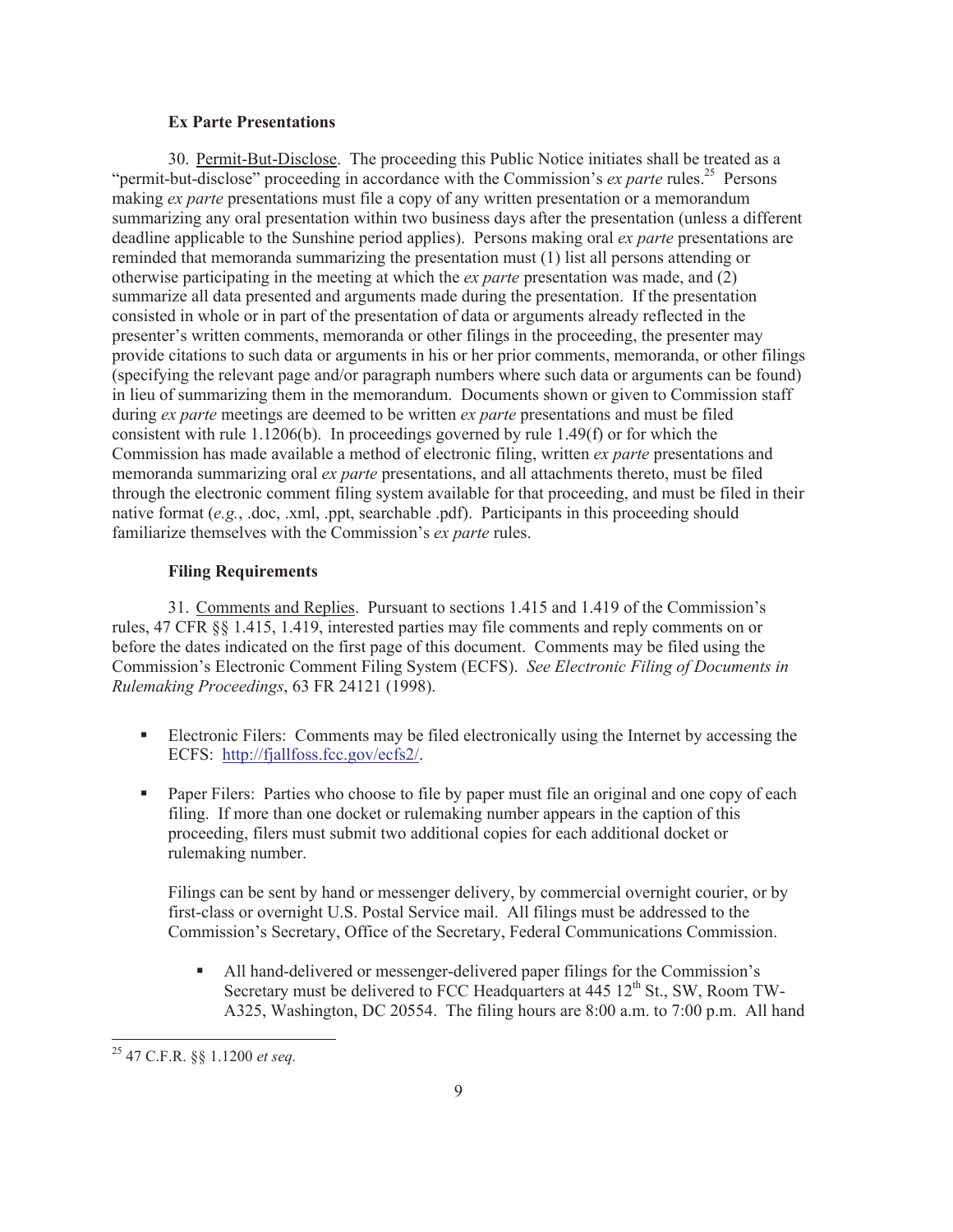deliveries must be held together with rubber bands or fasteners. Any envelopes and boxes must be disposed of before entering the building.

- Commercial overnight mail (other than U.S. Postal Service Express Mail and Priority Mail) must be sent to 9300 East Hampton Drive, Capitol Heights, MD 20743.
- U.S. Postal Service first-class, Express, and Priority mail must be addressed to 445 12<sup>th</sup> Street, SW, Washington DC 20554.

32. People with Disabilities. To request materials in accessible formats for people with disabilities (braille, large print, electronic files, audio format), send an e-mail to fcc504@fcc.gov or call the Consumer & Governmental Affairs Bureau at 202-418-0530 (voice), 202-418-0432 (tty).

33. Availability of Documents. Comments, reply comments, and *ex parte* submissions will be publically available online via ECFS.<sup>26</sup> These documents will also be available for public inspection during regular business hours in the FCC Reference Information Center, which is located in Room CY-A257 at FCC Headquarters, 445 12<sup>th</sup> Street, SW, Washington, DC 20554. The Reference Information Center is open to the public Monday through Thursday from 8:00 a.m. to 4:30 p.m. and Friday from 8:00 a.m. to 11:30 a.m.

Additional Information. For additional information on this proceeding, contact Ryan Yates of the Wireline Competition Bureau, ryan.yates@fcc.gov (202) 418-0886.

<sup>&</sup>lt;sup>26</sup> Documents will generally be available electronically in ASCII, Microsoft Word, and/or Adobe Acrobat.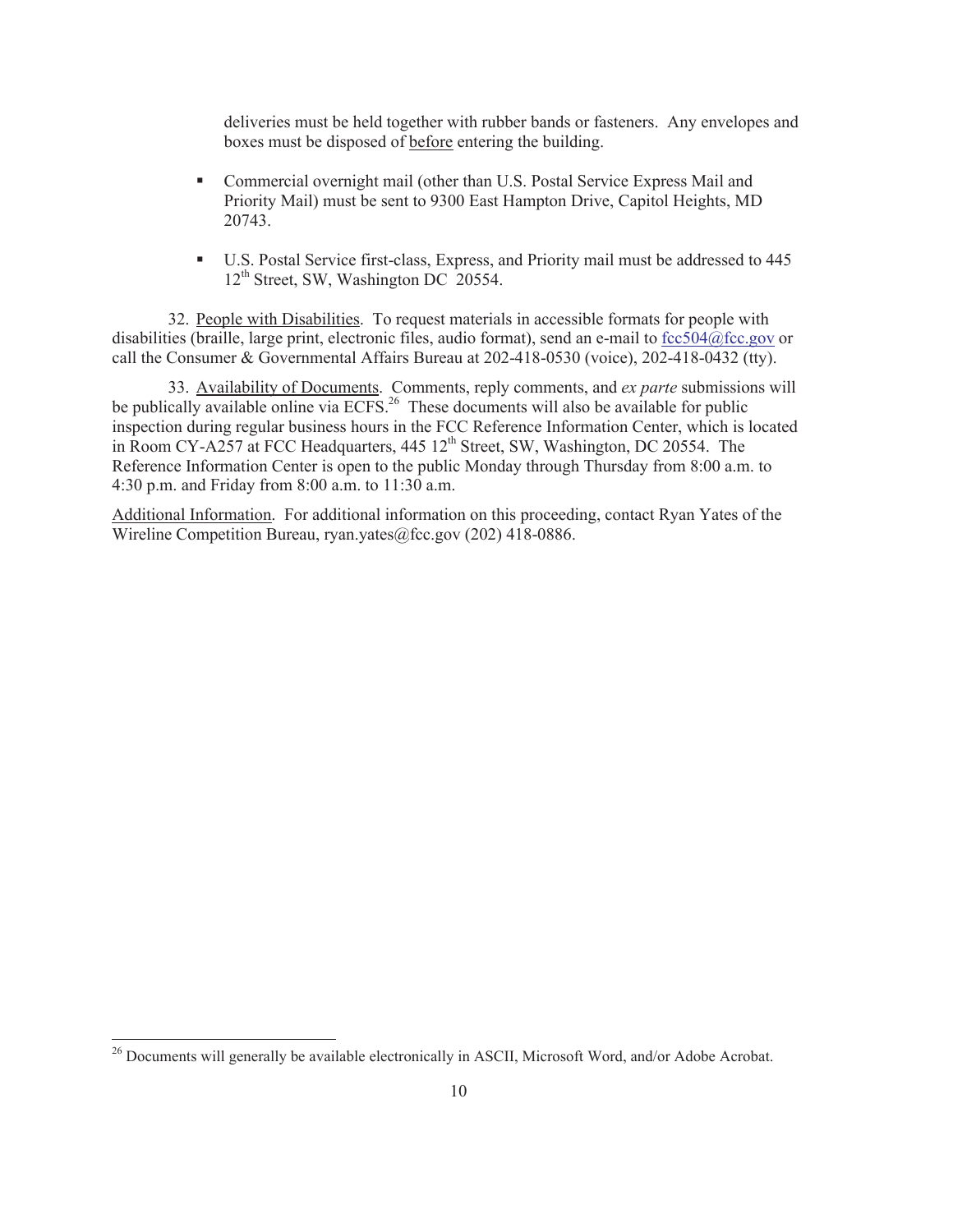#### **APPENDIX**

### **Initial Regulatory Flexibility Act Analysis**

1. As required by the Regulatory Flexibility Act of 1980, as amended  $(RFA)$ ,<sup>1</sup> the Commission has prepared this Initial Regulatory Flexibility Analysis (IRFA) of the possible significant economic impact on a substantial number of small entities by the policies and rules proposed in this Public Notice. Written comments are requested on this IRFA. Comments must be identified as responses to the IRFA and must be filed by the deadlines for comments on the Public Notice. The Commission will send a copy of the Public Notice, including this IRFA, to the Chief Counsel for Advocacy of the Small Business Administration (SBA).<sup>2</sup> In addition, the Public Notice and IRFA (or summaries thereof) will be published in the Federal Register.<sup>3</sup>

### **A. Need for, and Objectives of, the Proposed Rules**

2. The Public Notice seeks comment on issues related to the implementation of Phase II of Connect America. As discussed in the *USF/ICC Transformation Order*, the rapid and efficient deployment of broadband is crucial for our nation's growth.<sup>4</sup> The proposals contained in this public notice will help to achieve the Commission's goal of making broadband accessible to all Americans.

3. The Bureau is currently in the process of developing a cost model for Phase II of Connect America.<sup>5</sup> The Commission directed the Bureau to publish a list of census blocks that would be eligible for support under the cost model, and to provide an opportunity for parties to make challenges to that list.<sup>6</sup> This Public Notice seeks comment on how to conduct such a challenge process and what data should be used in that process.<sup>7</sup> The Bureau plans to publish a list of census blocks that are within the cost model's funding threshold but are unserved by broadband with speeds of 3 Mbps downstream and 768 kbps upstream.<sup>8</sup> Parties could then submit comments challenging the accuracy of that list.<sup>9</sup>

4. The Public Notice proposes that parties could make challenges based on the fact that a purported unsubsidized competitor is or is not meeting the broadband performance requirements for

3 *See id.*

4 *See USF/ICC Transformation Order*, 26 FCC Rcd at 17667, para. 3.

6 *See id.* para. 8.

7 *See id.* para. 10.

8 *See id.* paras. 9-10.

9 *See id.* para. 10.

<sup>&</sup>lt;sup>1</sup> See 5 U.S.C. § 603. The RFA, see 5 U.S.C. §§ 601–612, has been amended by the Small Business Regulatory Enforcement Fairness Act of 1996 (SBREFA), Pub. L. No. 104-121, Title II, 110 Stat. 857 (1996).

<sup>2</sup> *See* 5 U.S.C. § 603(a).

<sup>5</sup> *See* attached *Public Notice* paras. 4-6.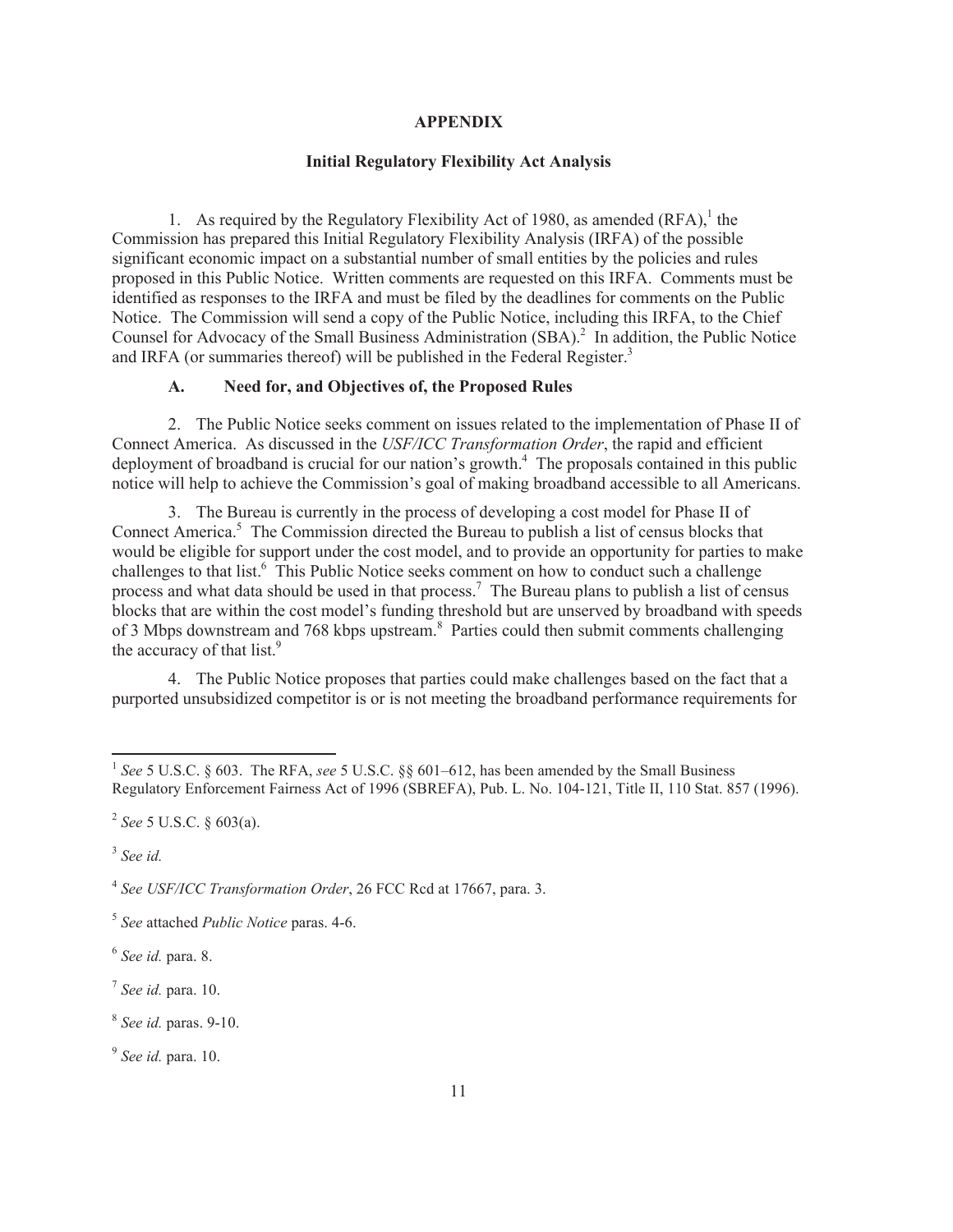speed, latency, or capacity.<sup>10</sup> The Public Notice also suggests various forms of evidence that could be submitted to support these contentions.<sup>11</sup> Assertions that are offered without supporting evidence would not be considered.<sup>12</sup> Where the Bureau finds its more likely than not that a census block is inaccurately classified as served or unserved, that census block's status would be altered accordingly for the purposes of Phase II eligibility.<sup>13</sup>

5. Under the system proposed in the Public Notice, parties challenging the eligibility of a particular census block would be required to serve a copy of their challenge on the entity purportedly serving that block.<sup>14</sup> That entity would then have an opportunity to respond and provide evidence rebutting that challenge.<sup>15</sup> In the event that both the challenger and the respondent provide credible information supporting their claims, the census block's status would be determined based on its current status on the most recent version of National Broadband Map available at the time the list of eligible areas is finalized.<sup>16</sup>

6. The Public Notice also sets limits on the types of challenges considered. First, only wholly unserved census blocks would be eligible for Phase II support.<sup>17</sup> Therefore, under the proposed system, sub-census block challenges would not be considered.<sup>18</sup> Second, challenges and rebuttals must be based on current broadband availability, not announced deployment plans.<sup>19</sup>

7. In addition to seeking comment on issues related to the Phase II challenge process, the Public Notice also seeks comment on procedures for implementing the process of price cap carriers' election to receive support in exchange for a commitment to serve all eligible areas within a state.<sup>20</sup> Comment is sought on what time period should be used in this process.<sup>21</sup> The Public Notice also seeks comment on what information a carrier should be required to submit when accepting a statewide commitment.<sup>22</sup>

# **B. Legal Basis**

<sup>15</sup> *See id.* para. 10.

<sup>17</sup> *See id.* para. 21.

<sup>18</sup> *See id.*

<sup>19</sup> *See id.* para. 20.

<sup>21</sup> *See id.* para. 23.

<sup>10</sup> *See id.* paras. 10-11.

<sup>11</sup> *See id.* paras. 12-15.

<sup>12</sup> *See id.* para. 11.

<sup>13</sup> *See id.* para. 18.

<sup>14</sup> *See id.* para. 16.

<sup>16</sup> *See id.* para. 18.

<sup>20</sup> *See id.* paras. 23-27.

<sup>22</sup> *See id.* para. 25.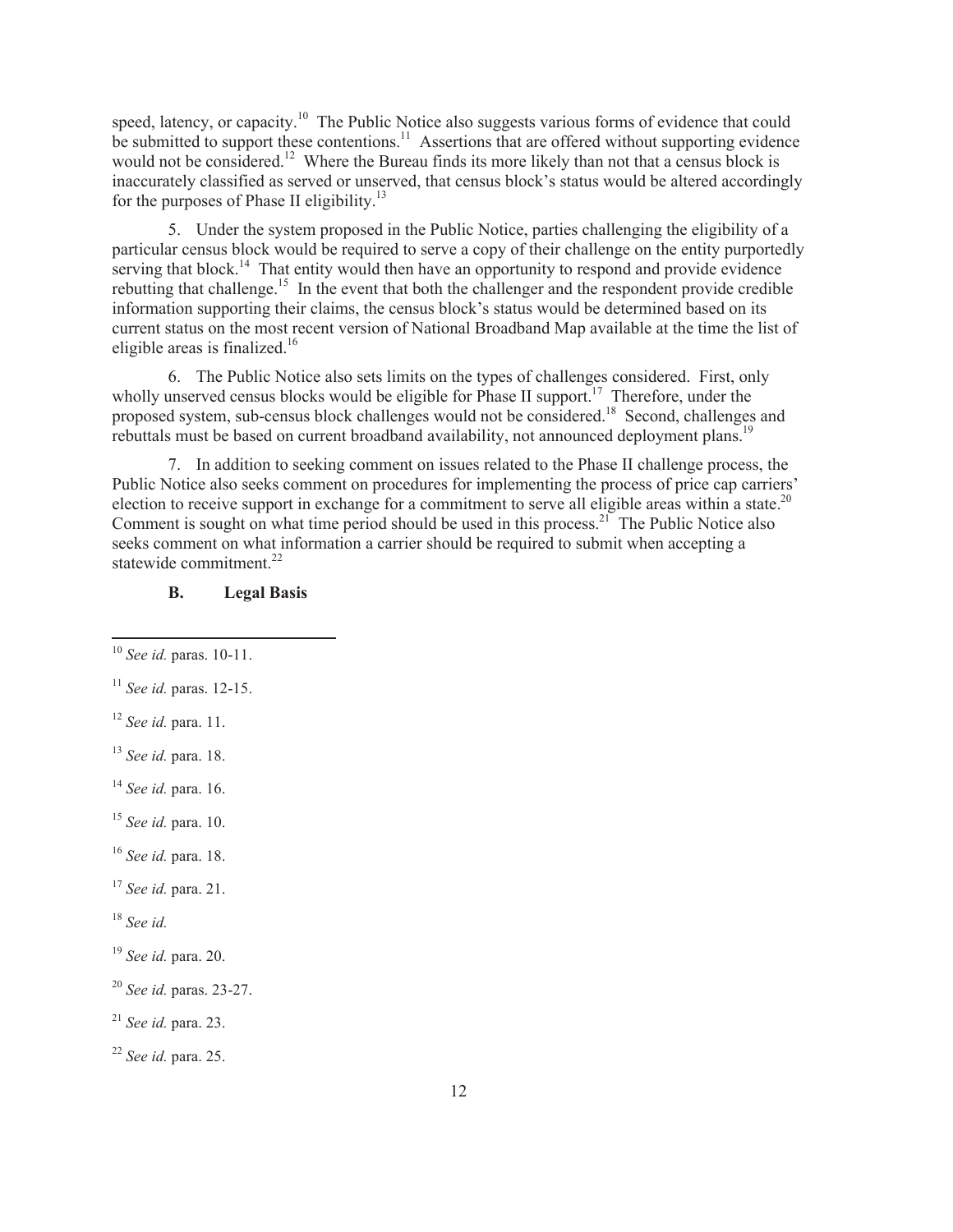8. The legal basis for any action that may be taken pursuant to the Public Notice is contained in sections 1, 4(i), 4(j), 214, and 218, of the Communications Act of 1934, as amended, and section 706 of the Telecommunications Act of 1996.

## **C. Description and Estimate of the Number of Small Entities to Which the Proposed Rules Will Apply**

9. The RFA directs agencies to provide a description of, and where feasible, an estimate of the number of small entities that may be affected by the proposed rules, if adopted.<sup>23</sup> The RFA generally defines the term "small entity" as having the same meaning as the terms "small business," "small organization," and "small governmental jurisdiction."<sup>24</sup> In addition, the term "small business" has the same meaning as the term "small-business concern" under the Small Business Act.<sup>25</sup> A small-business concern" is one which: (1) is independently owned and operated; (2) is not dominant in its field of operation; and (3) satisfies any additional criteria established by the SBA.<sup>26</sup>

10. **Small Businesses**. Nationwide, there are a total of approximately 27.5 million small businesses, according to the  $SBA.<sup>27</sup>$ 

11. **Wired Telecommunications Carriers**. The SBA has developed a small business size standard for Wired Telecommunications Carriers, which consists of all such companies having 1,500 or fewer employees.<sup>28</sup> According to Census Bureau data for 2007, there were 3,188 firms in this category, total, that operated for the entire year.<sup>29</sup> Of this total,  $3,144$  firms had employment of 999 or fewer employees, and 44 firms had employment of 1,000 employees or more.<sup>30</sup> Thus, under this size standard, the majority of firms can be considered small.

12. **Local Exchange Carriers (LECs)**. Neither the Commission nor the SBA has developed a size standard for small businesses specifically applicable to local exchange services. The closest applicable size standard under SBA rules is for Wired Telecommunications Carriers. Under that size standard, such a business is small if it has  $1,500$  or fewer employees.<sup>31</sup> According to

<sup>24</sup> *See* 5 U.S.C. § 601(6).

<sup>25</sup> See 5 U.S.C. § 601(3) (incorporating by reference the definition of "small-business concern" in the Small Business Act, 15 U.S.C. § 632). Pursuant to 5 U.S.C. § 601(3), the statutory definition of a small business applies "unless an agency, after consultation with the Office of Advocacy of the Small Business Administration and after opportunity for public comment, establishes one or more definitions of such term which are appropriate to the activities of the agency and publishes such definition(s) in the Federal Register."

<sup>26</sup> *See* 15 U.S.C. § 632.

<sup>27</sup> *See* SBA, Office of Advocacy, "Frequently Asked Questions," http://www.sba.gov/advocacy/7495/29581 (last visited Nov. 19, 2012).

<sup>28</sup> 13 C.F.R. § 121.201, NAICS code 517110.

<sup>29</sup> U.S. Census Bureau, 2007 Economic Census, Subject Series: Information, Table 5, "Establishment and Firm Size: Employment Size of Firms for the United States: 2007 NAICS Code 517110" (issued Nov. 2010).

<sup>30</sup> *See id*.

<sup>31</sup> 13 C.F.R. § 121.201, NAICS code 517110.

<sup>23</sup> *See* 5 U.S.C. § 603(b)(3).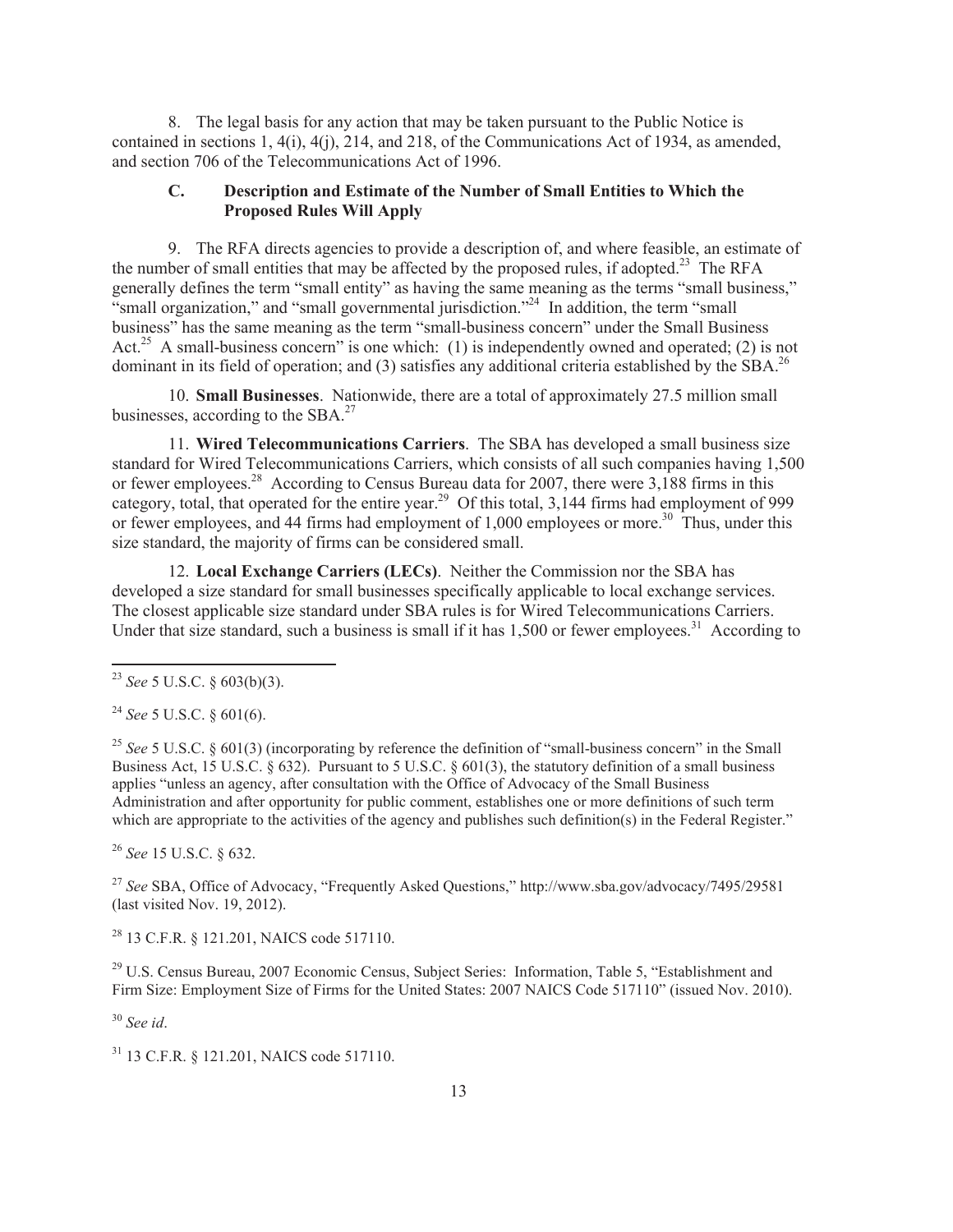Commission data, 1,307 carriers reported that they were incumbent local exchange service providers.<sup>32</sup> Of these 1,307 carriers, an estimated 1,006 have 1,500 or fewer employees and 301 have more than 1,500 employees.<sup>33</sup> Consequently, the Commission estimates that most providers of local exchange service are small entities that may be affected by the rules and policies proposed in the Public Notice.

13. **Incumbent Local Exchange Carriers (incumbent LECs)**. Neither the Commission nor the SBA has developed a size standard for small businesses specifically applicable to incumbent local exchange services. The closest applicable size standard under SBA rules is for Wired Telecommunications Carriers. Under that size standard, such a business is small if it has 1,500 or fewer employees.<sup>34</sup> According to Commission data, 1,307 carriers reported that they were incumbent local exchange service providers.<sup>35</sup> Of these 1,307 carriers, an estimated 1,006 have 1,500 or fewer employees and 301 have more than 1,500 employees.<sup>36</sup> Consequently, the Commission estimates that most providers of incumbent local exchange service are small businesses that may be affected by rules adopted pursuant to the Public Notice.

14. We have included small incumbent LECs in this present RFA analysis. As noted above, a "small business" under the RFA is one that, *inter alia*, meets the pertinent small business size standard (e.g*.*, a telephone communications business having 1,500 or fewer employees), and "is not dominant in its field of operation."<sup>37</sup> The SBA's Office of Advocacy contends that, for RFA purposes, small incumbent LECs are not dominant in their field of operation because any such dominance is not "national" in scope.<sup>38</sup> We have therefore included small incumbent LECs in this RFA analysis, although we emphasize that this RFA action has no effect on Commission analyses and determinations in other, non-RFA contexts.

15. **Competitive Local Exchange Carriers (competitive LECs), Competitive Access Providers (CAPs), Shared-Tenant Service Providers, and Other Local Service Providers.** Neither the Commission nor the SBA has developed a small business size standard specifically for these service providers. The appropriate size standard under SBA rules is for the category Wired Telecommunications Carriers. Under that size standard, such a business is small if it has 1,500 or fewer employees.<sup>39</sup> According to Commission data, 1,442 carriers reported that they were engaged

<sup>36</sup> *See id*.

 $37$  5 U.S.C. § 601(3).

<sup>32</sup> *See Trends in Telephone Service*, Federal Communications Commission, Wireline Competition Bureau, Industry Analysis and Technology Division at Table 5.3 (Sept. 2010) (*Trends in Telephone Service*).

<sup>33</sup> *See id*.

<sup>34</sup> *See* 13 C.F.R. § 121.201, NAICS code 517110.

<sup>35</sup> *See Trends in Telephone Service* at Table 5.3.

<sup>38</sup> *See* Letter from Jere W. Glover, Chief Counsel for Advocacy, SBA, to William E. Kennard, Chairman, FCC (May 27, 1999). The Small Business Act contains a definition of "small business concern," which the RFA incorporates into its own definition of "small business." *See* 15 U.S.C. § 632(a); *see also* 5 U.S.C. § 601(3). SBA regulations interpret "small business concern" to include the concept of dominance on a national basis. *See* 13 C.F.R. § 121.102(b).

<sup>39</sup> *See* 13 C.F.R. § 121.201, NAICS code 517110.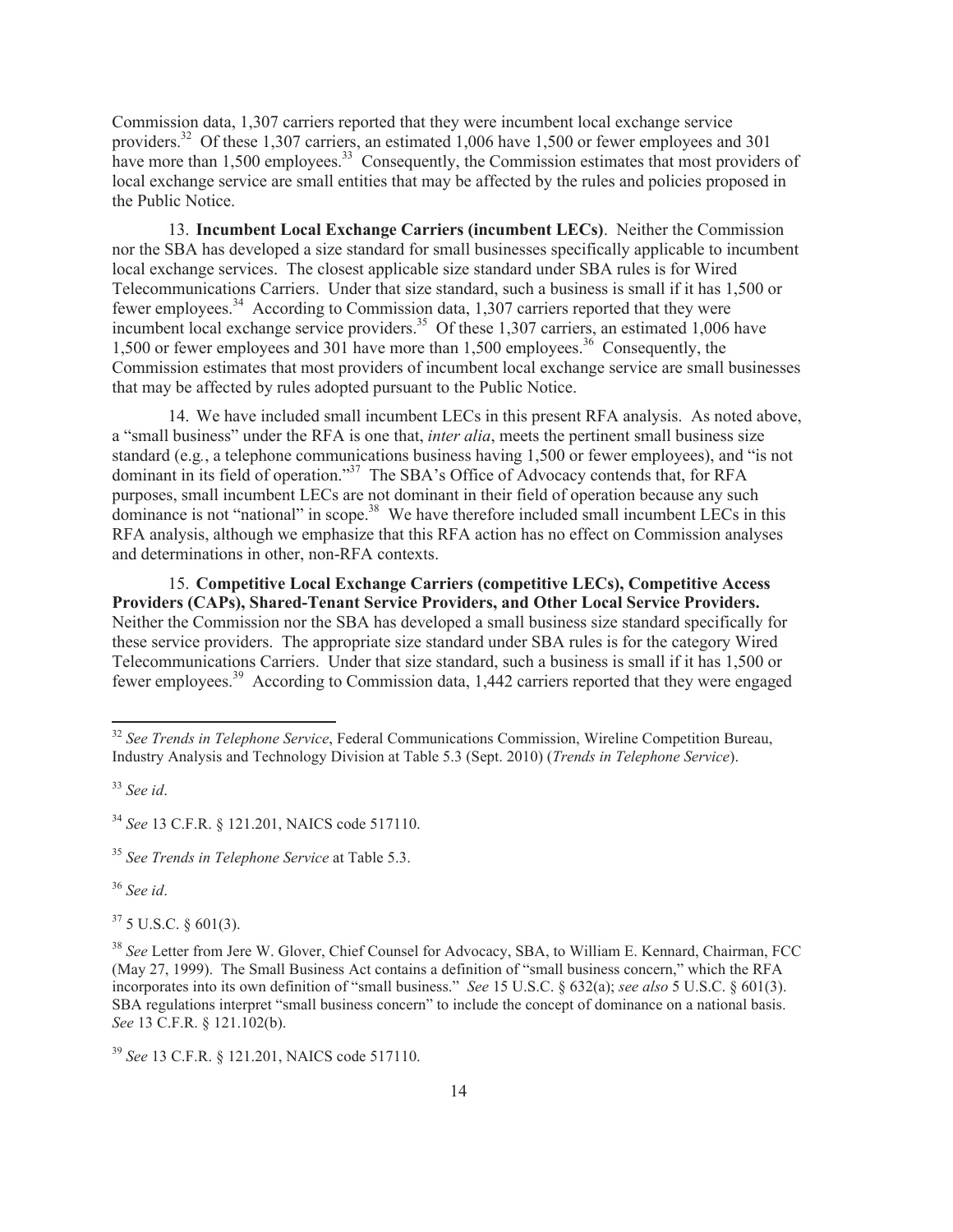in the provision of either competitive local exchange services or competitive access provider services.<sup>40</sup> Of these 1,442 carriers, an estimated 1,256 have 1,500 or fewer employees and 186 have more than 1,500 employees.<sup>41</sup> In addition, 17 carriers have reported that they are Shared-Tenant Service Providers, and all 17 are estimated to have 1,500 or fewer employees.<sup>42</sup> In addition, 72 carriers have reported that they are Other Local Service Providers.<sup>43</sup> Of the 72, seventy have  $1,500$ or fewer employees and two have more than 1,500 employees.<sup>44</sup> Consequently, the Commission estimates that most providers of competitive local exchange service, competitive access providers, Shared-Tenant Service Providers, and Other Local Service Providers are small entities that may be affected by rules adopted pursuant to the Public Notice.

16. **Wireless Telecommunications Carriers (except Satellite)**. Since 2007, the SBA has recognized wireless firms within this new, broad, economic census category.<sup>45</sup> Prior to that time, such firms were within the now-superseded categories of Paging and Cellular and Other Wireless Telecommunications.<sup>46</sup> Under the present and prior categories, the SBA has deemed a wireless business to be small if it has 1,500 or fewer employees.<sup>47</sup> For this category, census data for 2007 show that there were 1,383 firms that operated for the entire year.<sup>48</sup> Of this total, 1,368 firms had employment of 999 or fewer employees and 15 had employment of 1,000 employees or more.<sup>49</sup> Similarly, according to Commission data, 413 carriers reported that they were engaged in the provision of wireless telephony, including cellular service, Personal Communications Service (PCS), and Specialized Mobile Radio (SMR) Telephony services.<sup>50</sup> Of these, an estimated 261 have  $1,500$ or fewer employees and 152 have more than 1,500 employees.<sup>51</sup> Consequently, the Commission

<sup>41</sup> *See id.*

<sup>42</sup> *See id*.

<sup>43</sup> *See id*.

<sup>44</sup> *See id*.

<sup>45</sup> *See* 13 C.F.R. § 121.201, NAICS code 517210.

<sup>46</sup> U.S. Census Bureau, 2002 NAICS Definitions, "517211 Paging", *available at* http://www.census.gov/eos/www/naics/2002NAICS/2002\_Definition\_File.pdf.; U.S. Census Bureau, 2002 NAICS Definitions, "517212 Cellular and Other Wireless Telecommunications"; *available at* http://www.census.gov/eos/www/naics/2002NAICS/2002\_Definition\_File.pdf.

<sup>47</sup> 13 C.F.R. § 121.201, NAICS code 517210. The now-superseded, pre-2007 C.F.R. citations were 13 C.F.R. § 121.201, NAICS codes 517211 and 517212 (referring to the 2002 NAICS).

<sup>48</sup> U.S. Census Bureau, Subject Series: Information, Table 5, "Establishment and Firm Size: Employment Size of Firms for the United States: 2007 NAICS Code 517210" (issued Nov. 2010).

<sup>49</sup> *Id.* Available census data do not provide a more precise estimate of the number of firms that have employment of 1,500 or fewer employees; the largest category provided is for firms with "100 employees or more."

<sup>50</sup> *See Trends in Telephone Service* at Table 5.3.

<sup>51</sup> *See id*.

<sup>40</sup> *See Trends in Telephone Service* at Table 5.3.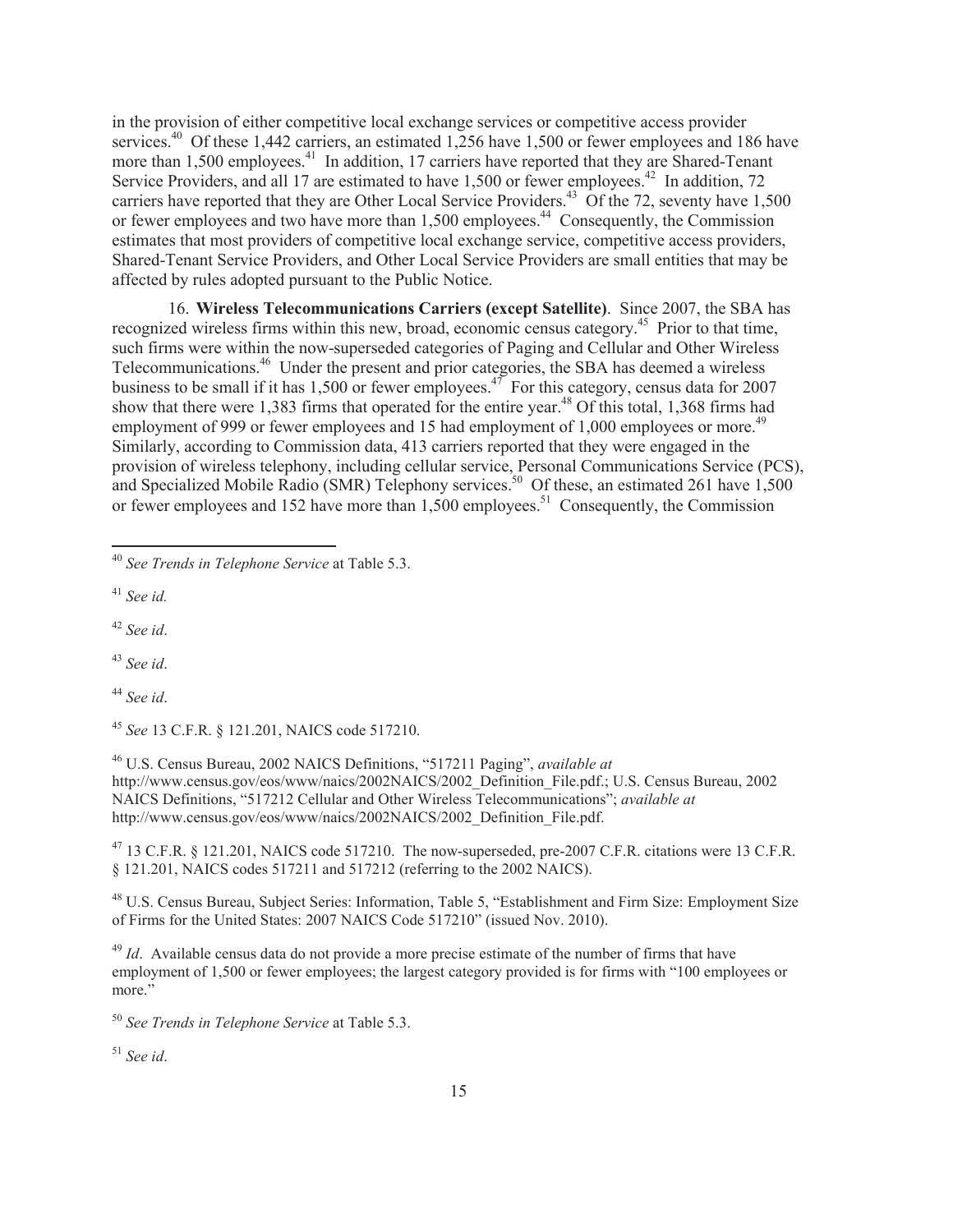estimates that approximately half or more of these firms can be considered small. Thus, using available data, we estimate that the majority of wireless firms can be considered small.

17. **Broadband Personal Communications Service***.* The broadband personal communications service (PCS) spectrum is divided into six frequency blocks designated A through F, and the Commission has held auctions for each block. The Commission defined "small entity" for Blocks C and F as an entity that has average gross revenues of \$40 million or less in the three previous calendar years.<sup>52</sup> For Block F, an additional classification for "very small business" was added and is defined as an entity that, together with its affiliates, has average gross revenues of not more than \$15 million for the preceding three calendar years.<sup>53</sup> These standards defining "small" entity" in the context of broadband PCS auctions have been approved by the SBA.<sup>54</sup> No small businesses, within the SBA-approved small business size standards bid successfully for licenses in Blocks A and B. There were 90 winning bidders that qualified as small entities in the Block C auctions. A total of 93 small and very small business bidders won approximately 40 percent of the 1,479 licenses for Blocks D, E, and F.<sup>55</sup> In 1999, the Commission re-auctioned 347 C, E, and F Block licenses.<sup>56</sup> There were 48 small business winning bidders. In 2001, the Commission completed the auction of 422 C and F Broadband PCS licenses in Auction  $35<sup>57</sup>$  Of the 35 winning bidders in this auction, 29 qualified as "small" or "very small" businesses. Subsequent events, concerning Auction 35, including judicial and agency determinations, resulted in a total of 163 C and F Block licenses being available for grant. In 2005, the Commission completed an auction of 188 C block licenses and 21 F block licenses in Auction 58. There were 24 winning bidders for 217 licenses.<sup>58</sup> Of the 24 winning bidders, 16 claimed small business status and won 156 licenses. In 2007, the Commission completed an auction of 33 licenses in the A, C, and F Blocks in Auction

<sup>52</sup> *See generally Amendment of Parts 20 and 24 of the Commission's Rules – Broadband PCS Competitive Bidding and the Commercial Mobile Radio Service Spectrum Cap*, WT Docket No. 96-59, GN Docket No. 90- 314, Report and Order, 11 FCC Rcd 7824 (1996); *see also* 47 C.F.R. § 24.720(b)(1).

<sup>53</sup> *See generally Amendment of Parts 20 and 24 of the Commission's Rules – Broadband PCS Competitive Bidding and the Commercial Mobile Radio Service Spectrum Cap*, WT Docket No. 96-59, GN Docket No. 90- 314, Report and Order, 11 FCC Rcd 7824 (1996); *see also* 47 C.F.R. § 24.720(b)(2).

<sup>54</sup> *See, e.g.*, *Implementation of Section 309(j) of the Communications Act – Competitive Bidding*, PP Docket No. 93-253, Fifth Report and Order, 9 FCC Rcd 5532 (1994).

<sup>55</sup> *See* FCC News, Broadband PCS, D, E and F Block Auction Closes, No. 71744 (rel. Jan. 14, 1997). *See also Amendment of the Commission's Rules Regarding Installment Payment Financing for Personal Communications Services (PCS) Licensees*, WT Docket No. 97-82, Second Report and Order and Further Notice of Proposed Rulemaking, 12 FCC Rcd 16436 (1997).

<sup>56</sup> *See C, D, E, and F Block Broadband PCS Auction Closes*, Public Notice, 14 FCC Rcd 6688 (Wireless Tel. Bur. 1999).

<sup>57</sup> *See C and F Block Broadband PCS Auction Closes; Winning Bidders Announced*, Public Notice, 16 FCC Rcd 2339 (Wireless Tel. Bur. 2001).

<sup>58</sup> *See Broadband PCS Spectrum Auction Closes; Winning Bidders Announced for Auction No. 58*, Public Notice*,* 20 FCC Rcd 3703 (Wireless Tel. Bur. 2005).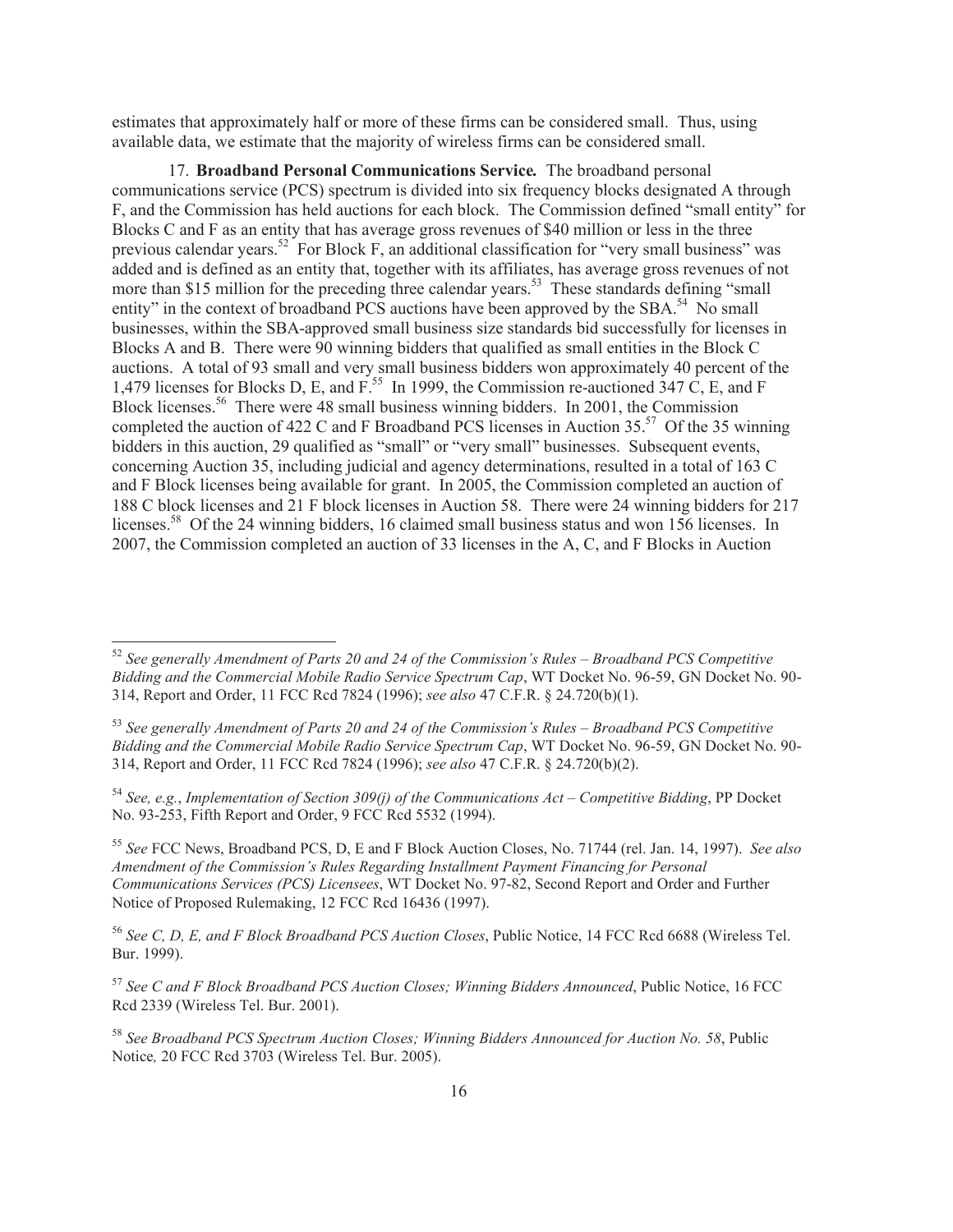71.<sup>59</sup> Of the 14 winning bidders, six were designated entities.<sup>60</sup> In 2008, the Commission completed an auction of 20 Broadband PCS licenses in the C, D, E and F block licenses in Auction 78.<sup>61</sup>

18. Fixed Microwave Services. Fixed microwave services include common carrier.<sup>62</sup> private operational-fixed, $63$  and broadcast auxiliary radio services. $64$  At present, there are approximately 22,015 common carrier fixed licensees and 61,670 private operational-fixed licensees and broadcast auxiliary radio licensees in the microwave services. The Commission has not created a size standard for a small business specifically with respect to fixed microwave services. For purposes of this analysis, the Commission uses the SBA small business size standard for Wireless Telecommunications Carriers (except Satellite), which is 1,500 or fewer employees.<sup>65</sup> The Commission does not have data specifying the number of these licensees that have more than 1,500 employees, and thus is unable at this time to estimate with greater precision the number of fixed microwave service licensees that would qualify as small business concerns under the SBA's small business size standard. Consequently, the Commission estimates that there are up to 22,015 common carrier fixed licensees and up to 61,670 private operational-fixed licensees and broadcast auxiliary radio licensees in the microwave services that may be small and may be affected by the rules and policies adopted herein. We note, however, that the common carrier microwave fixed licensee category includes some large entities.

19. **Satellite Telecommunications***.* Since 2007, the SBA has recognized satellite firms within this revised category, with a small business size standard of \$15 million.<sup>66</sup> The most current Census Bureau data are from the economic census of 2007, and we will use those figures to gauge the prevalence of small businesses in this category. Those size standards are for the two census categories of "Satellite Telecommunications" and "Other Telecommunications." Under the

<sup>60</sup> *Id*.

<sup>61</sup> *See* Auction of AWS-1 and Broadband PCS Licenses Rescheduled For August 13, 3008, Notice of Filing Requirements, Minimum Opening Bids, Upfront Payments and Other Procedures For Auction 78, Public Notice, 23 FCC Rcd 7496 (2008) (AWS-1 and Broadband PCS Procedures Public Notice).

<sup>62</sup> *See* 47 C.F.R. §§ 101 *et seq*. (formerly, Part 21 of the Commission's Rules) for common carrier fixed microwave services (except Multipoint Distribution Service).

<sup>63</sup> Persons eligible under parts 80 and 90 of the Commission's Rules can use Private Operational-Fixed Microwave services. *See* 47 C.F.R. Parts 80 and 90. Stations in this service are called operational-fixed to distinguish them from common carrier and public fixed stations. Only the licensee may use the operationalfixed station, and only for communications related to the licensee's commercial, industrial, or safety operations.

<sup>64</sup> Auxiliary Microwave Service is governed by Part 74 of Title 47 of the Commission's Rules. *See* 47 C.F.R. Part 74. This service is available to licensees of broadcast stations and to broadcast and cable network entities. Broadcast auxiliary microwave stations are used for relaying broadcast television signals from the studio to the transmitter, or between two points such as a main studio and an auxiliary studio. The service also includes mobile television pickups, which relay signals from a remote location back to the studio.

<sup>65</sup> *See* 13 C.F.R. § 121.201, NAICS code 517210.

<sup>66</sup> *See* 13 C.F.R. § 121.201, NAICS code 517410.

<sup>59</sup> *See Auction of Broadband PCS Spectrum Licenses Closes; Winning Bidders Announced for Auction No. 71*, Public Notice, 22 FCC Rcd 9247 (2007).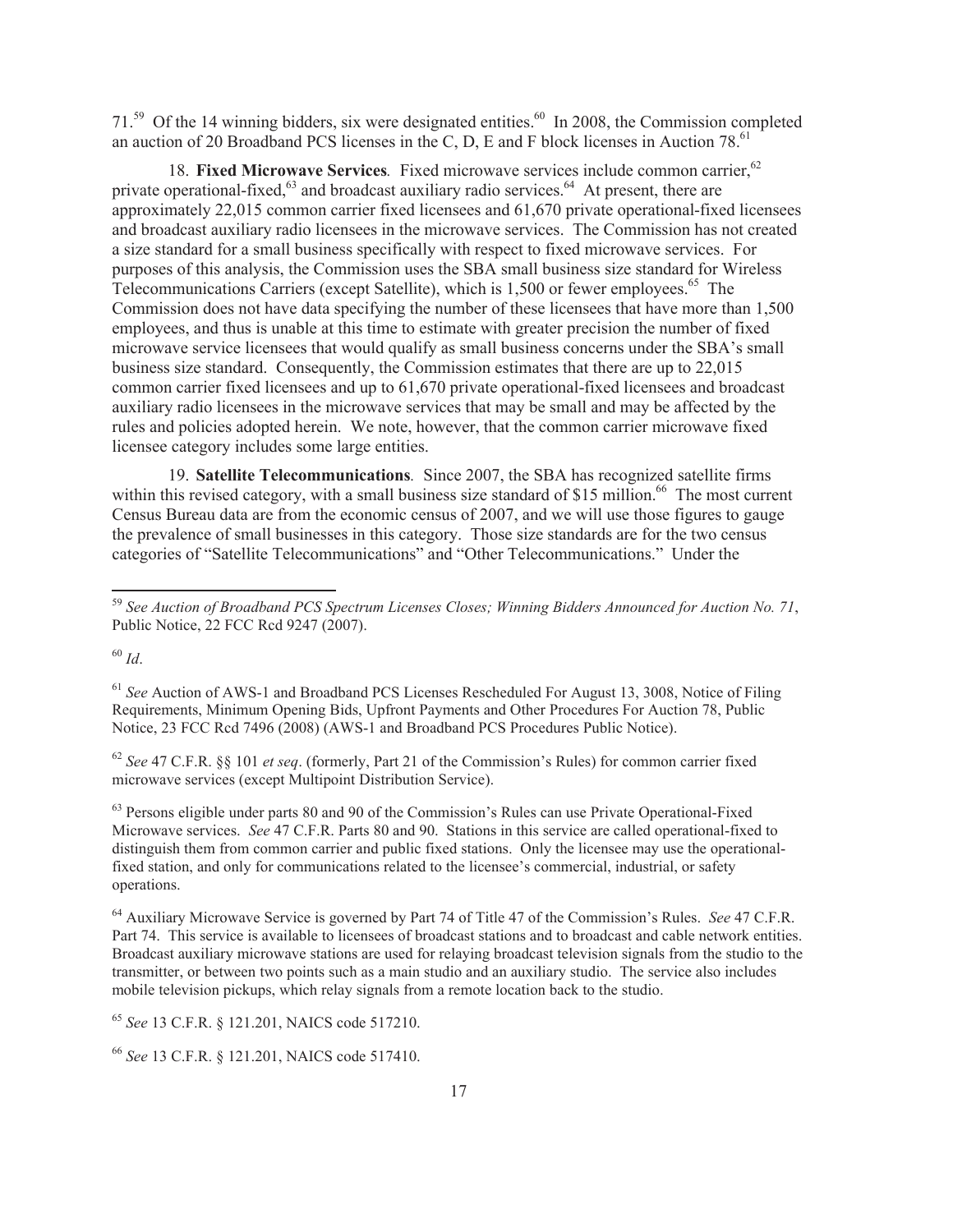"Satellite Telecommunications" category, a business is considered small if it had \$15 million or less in average annual receipts.<sup>67</sup> Under the "Other Telecommunications" category, a business is considered small if it had \$25 million or less in average annual receipts.<sup>68</sup>

20. The first category of Satellite Telecommunications "comprises establishments primarily engaged in providing telecommunications services to other establishments in the telecommunications and broadcasting industries by forwarding and receiving communications signals via a system of satellites or reselling satellite telecommunications."<sup>69</sup> For this category, Census Bureau data for 2007 show that there were a total of 512 firms that operated for the entire year.<sup>70</sup> Of this total, 464 firms had annual receipts of under \$10 million, and 18 firms had receipts of \$10 million to  $$24,999,999$ <sup>71</sup> Consequently, we estimate that the majority of Satellite Telecommunications firms are small entities that might be affected by rules adopted pursuant to the Public Notice.

21. The second category of Other Telecommunications "primarily engaged in providing specialized telecommunications services, such as satellite tracking, communications telemetry, and radar station operation."<sup>72</sup> This industry also includes establishments "primarily engaged in providing satellite terminal stations and associated facilities connected with one or more terrestrial systems and capable of transmitting telecommunications to, and receiving telecommunications from, satellite systems; or . . . providing Internet services or voice over Internet protocol (VoIP) services via client-supplied telecommunications connections."<sup>73</sup> For this category, Census Bureau data for 2007 show that there were a total of 2,383 firms that operated for the entire year.<sup>74</sup> Of this total, 2,346 firms had annual receipts of under \$25 million.<sup>75</sup> Consequently, we estimate that the majority of Other Telecommunications firms are small entities that might be affected by our action.

22. **Cable and Other Program Distribution.** Since 2007, these services have been defined within the broad economic census category of Wired Telecommunications Carriers; that category is defined as follows: "This industry comprises establishments primarily engaged in operating and/or providing access to transmission facilities and infrastructure that they own and/or lease for the transmission of voice, data, text, sound, and video using wired telecommunications networks.

<sup>69</sup> U.S. Census Bureau, 2012 NAICS Definitions, "517410 Satellite Telecommunications", *available at*  http://www.census.gov/eos/www/naics/2012NAICS/2012\_Definition\_File.pdf.

<sup>70</sup> *See* 13 C.F.R. § 121.201, NAICS code 517410.

<sup>71</sup> *See id*. An additional 38 firms had annual receipts of \$25 million or more.

<sup>72</sup> U.S. Census Bureau, 2012 NAICS Definitions, "517919 Other Telecommunications", *available at*  http://www.census.gov/eos/www/naics/2012NAICS/2012\_Definition\_File.pdf.

<sup>73</sup> *Id.*

<sup>74</sup> *See* 13 C.F.R. § 121.201, NAICS code 517919.

<sup>75</sup> U.S. Census Bureau, 2007 Economic Census, Subject Series: Information, Table 5, "Establishment and Firm Size: Employment Size of Firms for the United States: 2007 NAICS Code 517919" (issued Nov. 2010).

<sup>67</sup> *Id*.

<sup>68</sup> *See* 13 C.F.R. § 121.201, NAICS code 517919.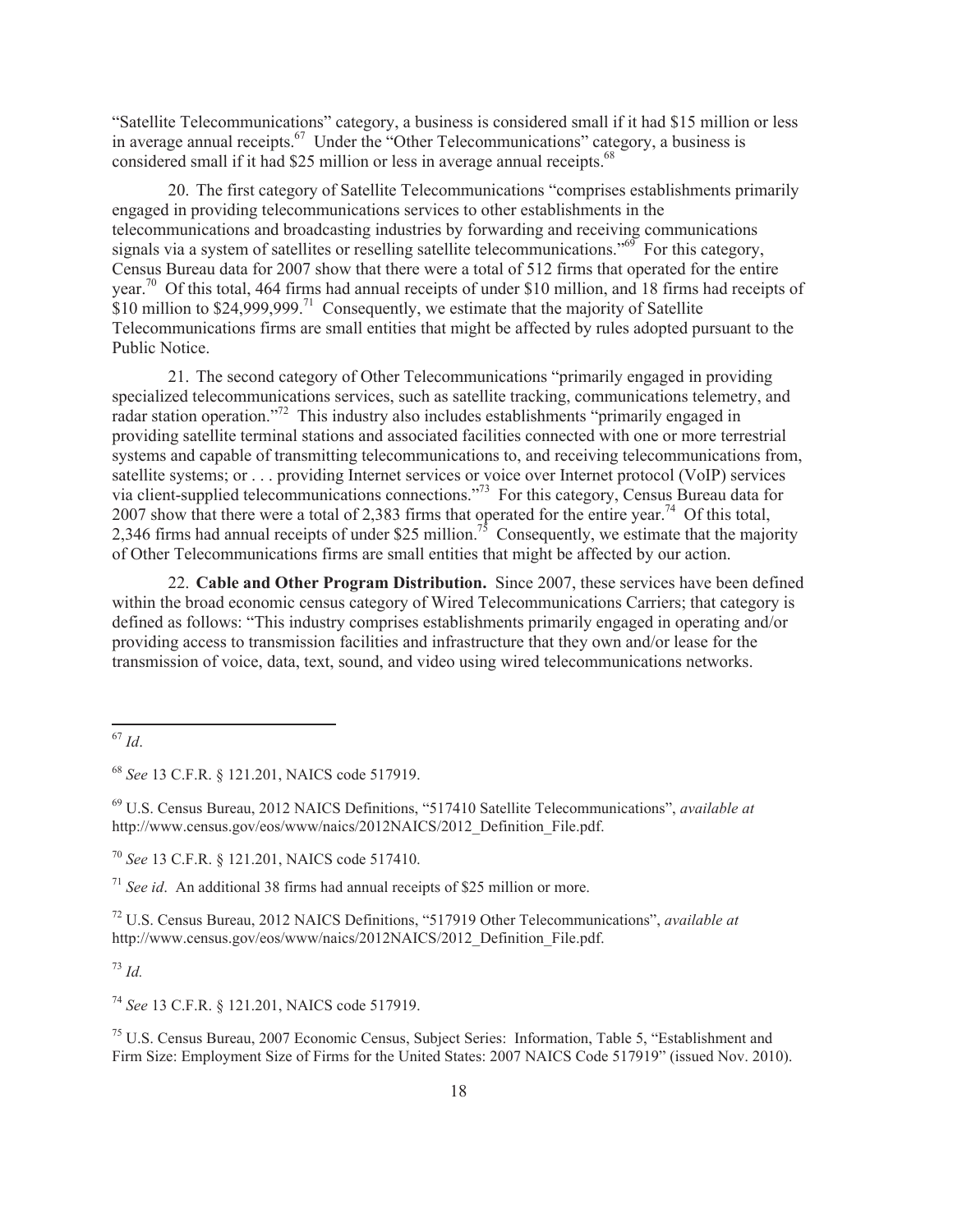Transmission facilities may be based on a single technology or a combination of technologies.<sup>"76</sup> The SBA has developed a small business size standard for this category, which is: all such firms having 1,500 or fewer employees.<sup>77</sup> According to Census Bureau data for 2007, there were a total of 955 firms in this previous category that operated for the entire year.<sup>78</sup> Of this total, 939 firms had employment of 999 or fewer employees, and 16 firms had employment of 1,000 employees or more.<sup>79</sup> Thus, under this size standard, the majority of firms can be considered small and may be affected by rules adopted pursuant to the Public Notice.

23. **Cable Companies and Systems***.* The Commission has developed its own small business size standards, for the purpose of cable rate regulation. Under the Commission's rules, a "small cable company" is one serving  $400,000$  or fewer subscribers, nationwide.<sup>80</sup> Industry data indicate that, of 1,076 cable operators nationwide, all but eleven are small under this size standard.<sup>81</sup> In addition, under the Commission's rules, a "small system" is a cable system serving 15,000 or fewer subscribers.<sup>82</sup> Industry data indicate that, of 7,208 systems nationwide, 6,139 systems have under 10,000 subscribers, and an additional 379 systems have  $10,000$ -19,999 subscribers. $83$  Thus, under this second size standard, most cable systems are small and may be affected by rules adopted pursuant to the Public Notice.

24. **Cable System Operators**. The Act also contains a size standard for small cable system operators, which is "a cable operator that, directly or through an affiliate, serves in the aggregate fewer than 1 percent of all subscribers in the United States and is not affiliated with any entity or entities whose gross annual revenues in the aggregate exceed \$250,000,000.<sup>584</sup> The Commission has determined that an operator serving fewer than 677,000 subscribers shall be deemed a small operator, if its annual revenues, when combined with the total annual revenues of all its affiliates, do

<sup>77</sup> *See* 13 C.F.R § 121.201, NAICS code 517110.

<sup>78</sup> U.S. Census Bureau, 2007 Economic Census, Subject Series: Information, Table 5, Employment Size of Firms for the United States: 2007, NAICS code 5171102 (issued Nov. 2010).

<sup>79</sup> *See id*.

<sup>80</sup> *See* 47 C.F.R. § 76.901(e). The Commission determined that this size standard equates approximately to a size standard of \$100 million or less in annual revenues. *See Implementation of Sections of the 1992 Cable Television Consumer Protection and Competition Act: Rate Regulation*, MM Docket Nos. 92-266, 93-215, Sixth Report and Order and Eleventh Order on Reconsideration, 10 FCC Rcd 7393, 7408 para. 28 (1995).

<sup>81</sup> These data are derived from R.R. BOWKER, BROADCASTING & CABLE YEARBOOK 2006, "Top 25" Cable/Satellite Operators," pages A-8 & C-2 (data current as of June 30, 2005); WARREN COMMUNICATIONS NEWS, TELEVISION & CABLE FACTBOOK 2006, "Ownership of Cable Systems in the United States," pages D-1805 to D-1857.

<sup>82</sup> *See* 47 C.F.R. § 76.901(c).

<sup>83</sup> WARREN COMMUNICATIONS NEWS, TELEVISION & CABLE FACTBOOK 2006, "U.S. Cable Systems by Subscriber Size," page F-2 (data current as of Oct. 2005). The data do not include 718 systems for which classifying data were not available.

<sup>84</sup> 47 U.S.C. § 543(m)(2); *see also* 47 C.F.R. § 76.901(f) & nn.1–3.

<sup>76</sup> U.S. Census Bureau, 2012 NAICS Definitions, "517110 Wired Telecommunications Carriers" (partial definition), *available at* U.S. Census Bureau, 2012 NAICS Definitions, "517919 Other Telecommunications", *available at* http://www.census.gov/eos/www/naics/2012NAICS/2012\_Definition\_File.pdf.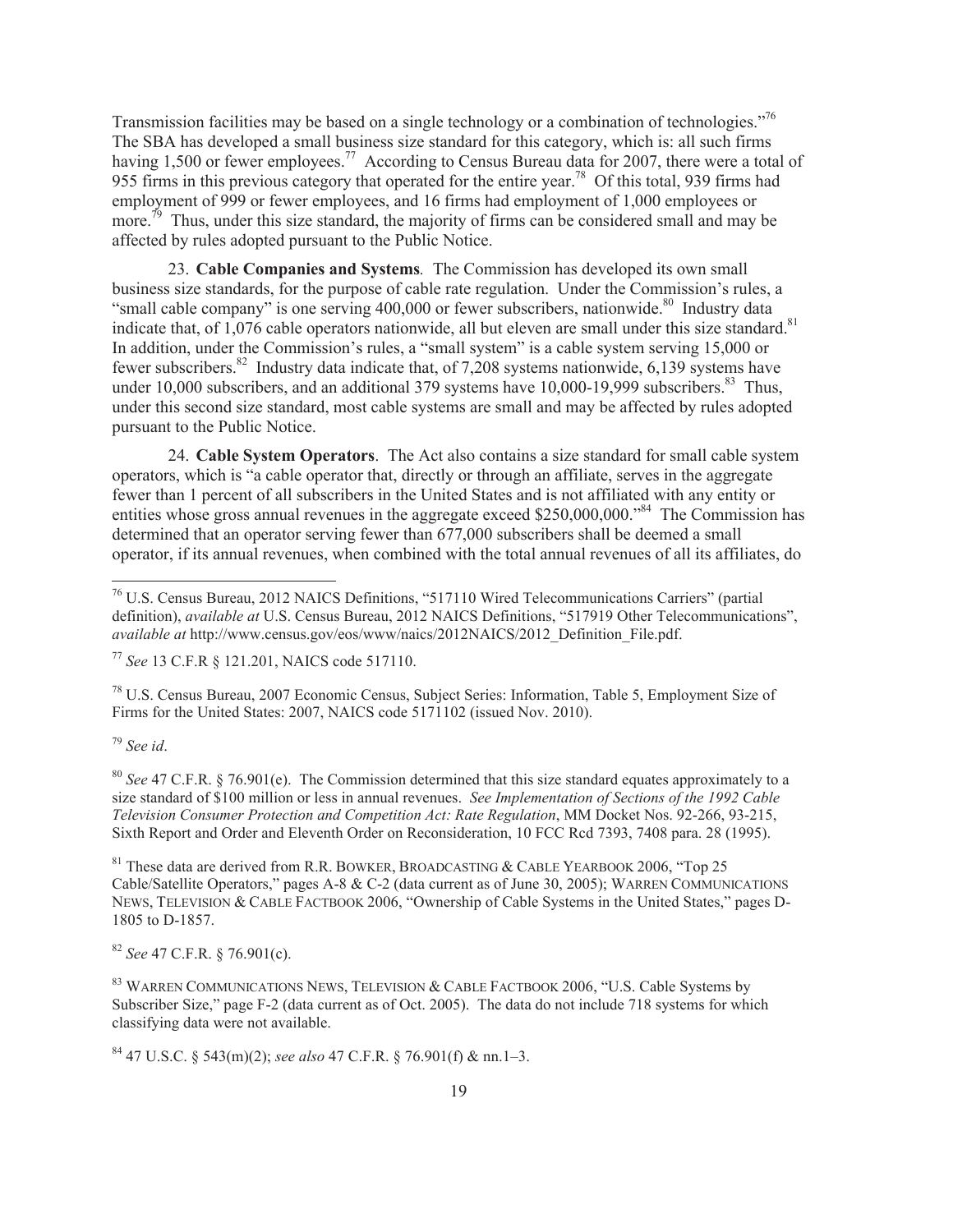not exceed \$250 million in the aggregate.<sup>85</sup> Industry data indicate that, of 1,076 cable operators nationwide, all but ten are small under this size standard.<sup>86</sup> We note that the Commission neither requests nor collects information on whether cable system operators are affiliated with entities whose gross annual revenues exceed \$250 million, $\frac{87}{3}$  and therefore we are unable to estimate more accurately the number of cable system operators that would qualify as small under this size standard.

25. **Internet Service Providers**. Since 2007, these services have been defined within the broad economic census category of Wired Telecommunications Carriers; that category is defined as follows: "This industry comprises establishments primarily engaged in operating and/or providing access to transmission facilities and infrastructure that they own and/or lease for the transmission of voice, data, text, sound, and video using wired telecommunications networks. Transmission facilities may be based on a single technology or a combination of technologies."<sup>88</sup> The SBA has developed a small business size standard for this category, which is: all such firms having 1,500 or fewer employees.<sup>89</sup> According to Census Bureau data for 2007, there were 3,188 firms in this category, total, that operated for the entire year.<sup>90</sup> Of this total, 3144 firms had employment of 999 or fewer employees, and 44 firms had employment of 1,000 employees or more.<sup>91</sup> Thus, under this size standard, the majority of firms can be considered small. In addition, according to Census Bureau data for 2007, there were a total of 396 firms in the category Internet Service Providers (broadband) that operated for the entire year.<sup>92</sup> Of this total, 394 firms had employment of 999 or fewer employees, and two firms had employment of  $1,000$  employees or more.<sup>93</sup> Consequently, we estimate that the majority of these firms are small entities that may be affected by rules adopted pursuant to the Public Notice.

26. **All Other Information Services**. The Census Bureau defines this industry as including "establishments primarily engaged in providing other information services (except news syndicates,

<sup>87</sup> The Commission does receive such information on a case-by-case basis if a cable operator appeals a local franchise authority's finding that the operator does not qualify as a small cable operator pursuant to section 76.901(f) of the Commission's rules.

<sup>88</sup> U.S. Census Bureau, 2007 NAICS Definitions, "517110 Wired Telecommunications Carriers" (partial definition), *available at* U.S. Census Bureau, 2012 NAICS Definitions, "517919 Other Telecommunications", *available at* http://www.census.gov/eos/www/naics/2012NAICS/2012\_Definition\_File.pdf.

<sup>89</sup> 13 C.F.R. § 121.201, NAICS code 517110.

<sup>90</sup> U.S. Census Bureau, 2007 Economic Census, Subject Series: Information, Table 5, "Establishment and Firm Size: Employment Size of Firms for the United States: 2007 NAICS Code 517110" (issued Nov. 2010).

<sup>91</sup> *See id*.

<sup>93</sup> *See id*.

<sup>85</sup> 47 C.F.R. § 76.901(f); *see FCC Announces New Subscriber Count for the Definition of Small Cable Operator*, Public Notice, 16 FCC Rcd 2225 (Cable Servs. Bur. 2001).

<sup>86</sup> These data are derived from R.R. BOWKER, BROADCASTING & CABLE YEARBOOK 2006, "Top 25 Cable/Satellite Operators," pages A-8 & C-2 (data current as of June 30, 2005); WARREN COMMUNICATIONS NEWS, TELEVISION & CABLE FACTBOOK 2006, "Ownership of Cable Systems in the United States," pages D-1805 to D-1857.

 $92$  U.S. Census Bureau, 2007 Economic Census, Subject Series: Information, Table 5, Employment Size of Firms for the United States: 2007, NAICS code 5171103 (issued Nov. 2010).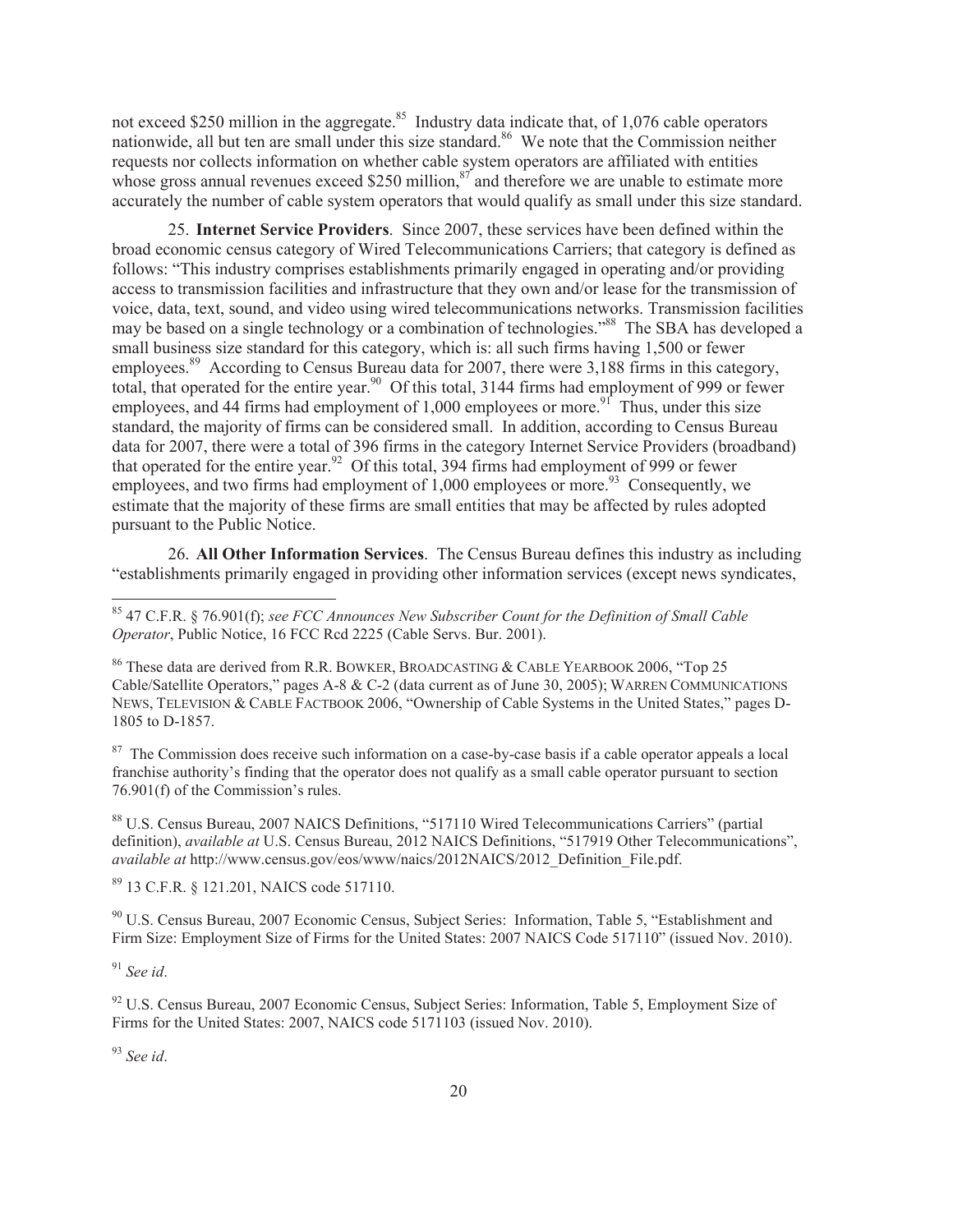libraries, archives, Internet publishing and broadcasting, and Web search portals)."<sup>94</sup> Our action pertains to interconnected VoIP services, which could be provided by entities that provide other services such as email, online gaming, web browsing, video conferencing, instant messaging, and other, similar IP-enabled services. The SBA has developed a small business size standard for this category; that size standard is \$7.0 million or less in average annual receipts.<sup>95</sup> According to Census Bureau data for 2007, there were 367 firms in this category that operated for the entire year.<sup>96</sup> Of these, 334 had annual receipts of under \$5.0 million, and an additional 11 firms had receipts of between \$5 million and \$9,999,999. Consequently, we estimate that the majority of these firms are small entities that may be affected by our action.

### **D. Description of Projected Reporting, Recordkeeping, and Other Compliance Requirements for Small Entities**

27. In this Public Notice, the Bureau seeks public comment on procedures for implementing Connect America Phase II. Certain proposals could result in additional reporting requirements.<sup>9</sup>

28. If the Bureau implements the Phase II challenge process articulated above, commenters, including small entities, wishing to participate would be required to comply with the listed reporting and evidentiary standards. This includes filing a challenge along with supporting evidence and serving a copy of the challenge on any challenged party within a specified timeframe. Similarly, if the Bureau implements the proposed statewide commitment process, any small entity that is either accepting or declining a statewide commitment would be subject to additional reporting requirements.

## **E. Steps Taken to Minimize the Significant Economic Impact on Small Entities, and Significant Alternatives Considered**

29. The RFA requires an agency to describe any significant, specifically small business, alternatives that it has considered in reaching its proposed approach, which may include the following four alternatives (among others): "(1) the establishment of differing compliance or reporting requirements or timetables that take into account the resources available to small entities; (2) the clarification, consolidation, or simplification of compliance and reporting requirements under the rules for such small entities; (3) the use of performance rather than design standards; and (4) an exemption from coverage of the rule, or any part thereof, for such small entities."<sup>98</sup>

30. The Public Notice seeks comment from all interested parties. The Commission is aware that some of the proposals under consideration may impact small entities. Small entities are

 $^{98}$  5 U.S.C. § 603(c)(1)–(c)(4).

<sup>94</sup> U.S. Census Bureau, 2012 NAICS Definitions, "519190 All Other Information Services", *available at* U.S. Census Bureau, 2012 NAICS Definitions, "517919 Other Telecommunications", *available at*  http://www.census.gov/eos/www/naics/2012NAICS/2012\_Definition\_File.pdf.

<sup>95</sup> *See* 13 C.F.R. § 121.201, NAICS code 519190.

<sup>96</sup> U.S. Census Bureau, 2007 Economic Census, Subject Series: Information, Table 4, "Establishment and Firm Size: Receipts Size of Firms for the United States: 2007 NAICS Code 519190" (issued Nov. 2010).

 $97$  Most of the reporting, recordkeeping, and compliance requirements of Connect America were discussed in earlier NPRMs. *See Notice of Inquiry and Notice of Proposed Rulemaking*, WC Docket No. 10-90 et al., 25 FCC Rcd 6657, 6685 (2010). We do not reiterate those requirements here.